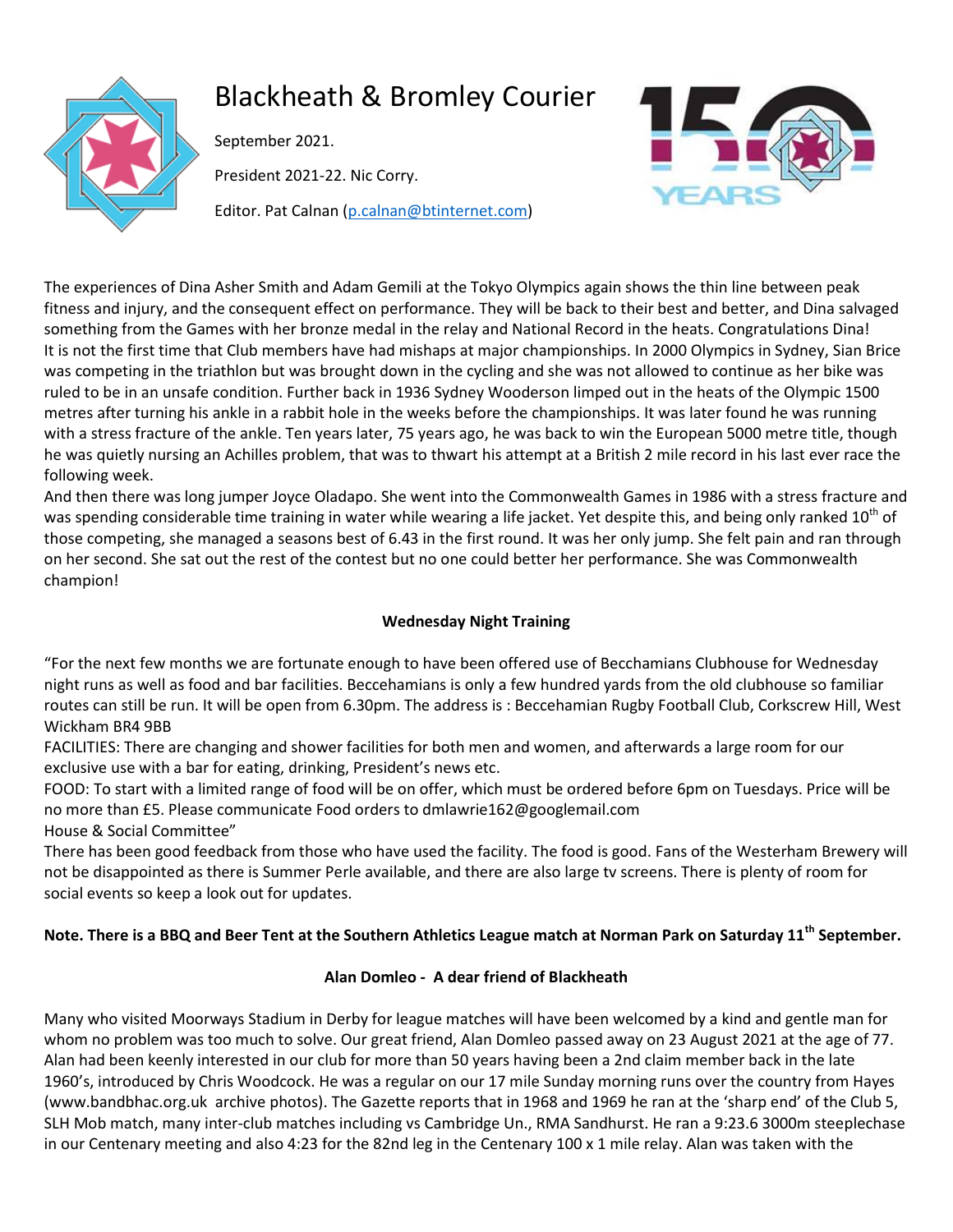traditions and history of our club and found community and friendship in attending members' nights for supper. For Derby, he was a fine athlete running 2:17:24 in the Harlow marathon in 1973, winning the Mitcham 15 miles 79:25 in 1970 and the Morpeth to Newcastle in 1973. Chris Woodcock, a close personal friend, and Ian Kiltie took the attached photos of Alan 'in action'. He was a very dear friend to me and of Blackheath. CH





#### **Forthcoming Fixtures and events**.

#### **September**

2-5/9/21 – School Games National Final, Loughborough.

4/9/21 – UK Youth Development League, Under 15s and Under 13s, Medway Park.

5/9/21 – UK Youth Development League, Under 20s and Under 17s, Dartford.

11/9/21 – Southern Athletics League, Fortress Norman Park. **(BBQ and Beer Tent**)

12/9/21 – Kent Relays Championships and Masters Jumps, Sutcliffe Park.

18/9/21 – Will Bolton Relays, Sparrows Den (13.45).

18-19/9/21 – Kent Under 13 Championships, Masters (excluding jumps), and Combined Events Championships, Erith.

26/9/21 – SEAA Road Relays, Crystal Palace.

26/9/21 – Club 5 Mile Championships (10.30).

#### **October**

- 3/10/21 London Marathon
- 9/10/21 ERRA Road Relays, Sutton Park.
- 16/10/21 Kent League, Swanley
- 16/10/21 British Athletics Cross Challenge, Cardiff
- 23/10/21 Kent League, Somerhill School
- 23/10/21 SEAA Cross Country Relays, Wormwood Scrubs (TBA)
- 30/10/21 SLH 150 Year Anniversary Mob Match. Combined 4 way mob match against SLH, Ranelagh and Orion, Coulsdon.
- 30/10/21 British Masters Cross Country Relays, Long Eaton.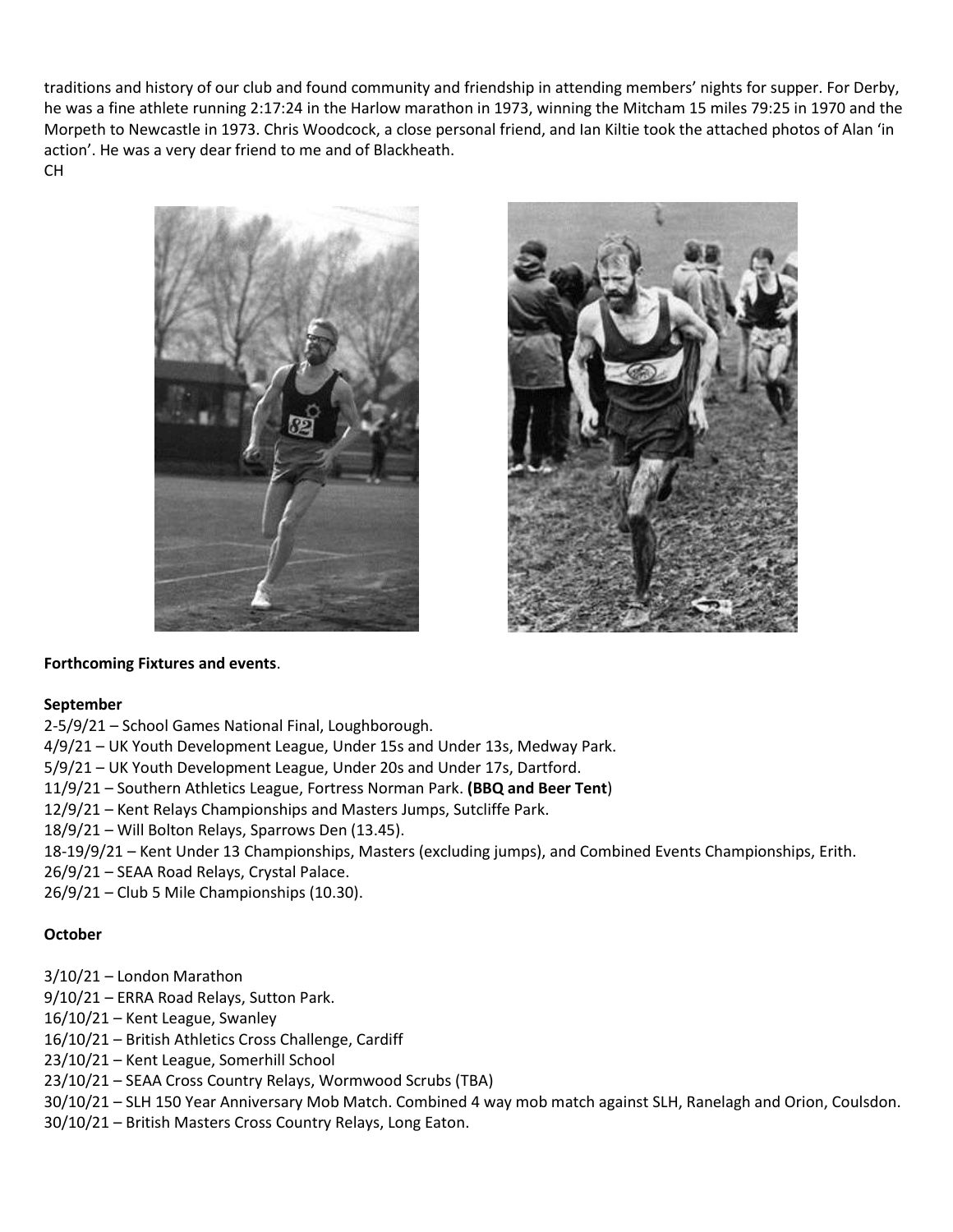#### **Results.**

August has been a busy month. While our athletes have been competing in Tokyo, we had a number of members selected for the Manchester International. There have been County Champions, Area Champions, National Champions, National Records, Championship Records, Club Records, Personal Bests. Also plenty of League action too. So from Tokyo to Tonbridge, from Lydd to Leiria, from Exmouth to Erith, from Paris to Peckham Rye….

#### **30/7-8/8/21**

**Olympic Games, Tokyo, Japan. Men**. 200. Ht4. 8. Adam Gemili 1.58.58 (0.6). **Women.** 100. Sf1. 3. Dina Asher Smith 11.05 (0.0). Ht2. 2. Dina Asher Smith 11.07 (0.1). 4x100. 3. Great Britain (inc Dina Asher Smith) 41.88. Ht1. 1. Great Britain (inc Dina Asher Smith) 41.55 **(National Record).** Marathon. 39. Stephanie Davis 2.36.33.

## **31/7-1/8/21**

**Berkshire Championships, Eton.** HJ. 1. Martin Thorne (M50) 1.50. LJ. U20M. 1. Harrison Thorne 6.38. SP. 4. Martin Thorne (M50) 7.66. SP. U20M. 3. Harrison Thorne 11.00. JT. 3. Martin Thorne (M50) 27.95. JT. U20M. 1. Harrison Thorne 38.58. **Surrey Championships, Kingston. Under 20 Men**. 400. 1. Drew Burridge 52.44. **Under 17 Women**. 300. 7. Charlotte Hosp 48.71.

**Essex Championships, Chelmsford. Under 17 Women**. 80H. 1. Jodie Self\* 11.69 (-0.2). LJ. 4. Jodie Self\* 5.02. **1/8/21**

**British Masters AF Regional Challenge (South), Lee Valley.** 100. R9. 2. Helen Godsell (W65) 14.83 (-0.4). 200. R5. 2. Helen Godsell 31.26 (0.9). 100H. M50. 4. Paul Sutherland 20.22 (0.0). PV. 5. Roger Platt (M50) 2.70, 9. Alan Hardy (M60) 2.10. **Pentland Homes Canterbury 10**. 23. Ian Scott (M45) 66.07 (66.05), 50. Steve Pairman (M55) 72.21 (72.15), 56. Dave Beadle (M50) 74.32 (74.26)

#### **2/8/21**

**Sri Chimnoy 5km, Battersea Park**. 73. Carole Coulon (W45) 18.01.

#### **3/8/21**

**Tonbridge Open Meeting**. 200. MX2. 4. Islay Pearson (U15G) 31.31 (1.8). 400. MX2. 3. James Naylor (U23M) 53.26. 800. MX2. 3. Isla Spink (U15G) 2.38.26, 4. Ashley Pearson (W45) 2.39.11, 5. Jessica Kelly (U15G) 2.39.71, 6. Sophie Lee (U17W) 2.47.31, 7. Abbie Lee (U13G) 2.51.11, 8. Rowan Pearson (U13G) 2.52.75. MX3. 5. Amie Gould (U15G) 2.42.79. MX4. 2. Olivia Magee Brown (U17W) 2.24.70, 6. Amber Cockburn (U15G) 2.33.18. MX5. 3. Franco Hillier (U15B) 2.21.01. 1500 s/ch. 1. Morgan Squibb (U20W) 5.06.79, 2. Ailbhe Barnes (U20W) 5.14.43, 3. Isabelle Stoneham (U20W) 5.15.43, 8. Carys Firth (U17W) 5.54.47. PV. 2. Barnaby Corry 4.20, 3. Ethan Kitteridge 3.90, 7. Finn Kitteridge (U15B) 2.90. SP. 4K. 2. Max Kennedy (U15B) 9.57, 3. Ellis Ibrahim (U15B) 9.45. 3K. 4. Islay Pearson (U15G) 7.85. JT. 600. 1. Max Kennedy (U15B) 41.18, 2. Ellis Ibrahim (U15B) 40.41. 400. 1. Rowan Pearson (U13G) 14.65.

**VAC Battersea Park Summer Series #4 5km walk**. 1. Jonathan Ellerton (U17M) 31.16, 9. David Hoben (M65) 36.56, 11. Peter Hannell (M75) 39.45.

#### **4/8/21**

**BMC Regional Races, Sutcliffe Park**. 800. D. 5. Matthew Smith (U17M) 2.00.50. G. 7. Morgan Squibb (U20W) 2.16.13. H. 2. Gabriella Martin (U17W) 2.16.96. I. 1. Alexander Middleton (U15B) 2.14.44, 3. Cameron Kelly Gordon (U17W) 2.19.39. 1500. C. 4. Dan Kennedy 4.09.53. D. 7. Megan Slattery (U15G) 4.46.70, 11. Francesca Middleton (U15G) 5.16.67. **Cambridge Harriers Open Series, Sutcliffe Park**. 100. 1. Brandon Williams 10.94 (-1.3), 4. L.J. Wright (U20M) 11.55, 6. Jadon Ekpo (U15B) 12.00. MX3. 6. Jonathan Ekpo (U13B) 14.85 (0.9). MX4. 6. Erin Simpson (U15G) 15.17 (-1.3). 400. R1. 1. Sam Reardon (U20M) 47.24, 3. Bailey Stickings 49.53. R4. 4. Kelsi Cornish (U23W) 63.07, 5. Francesca Evered (U20W) 65.34. R5. 1. Olivia Berry (U20W) 63.80, 4. Amie Gould (U15G) 68.50. 800. R2. 2. Joseph Scanes (U13B) 2.17.01, 7. Tallulah Ndikanwu (U15G) 2.26.91. R3. 2. Luciana Smith (U13G) 2.26.46, 4. Naimah Mossi (U13G) 2.32.35, 7. Emily Deveney (U15G) 2.39.21. R4. 1. Kyla Dervish (U15G) 2.37.53, 3. Leah Kyriacou (U13G) 2.46.72, 5. Hissah Al Faisal (U13G) 2.53.00. 1500. R1. 8. Jasper Brooks (U15B) 4.40.40. 5000. 5. Joshua Dowling 17.30.13. SP 5K. 1. Max Devon Lowe (U17M) 14.72. 4K. U20W 1. Nana Gyedu 14.19. U15B. 1. Max Kennedy 8.82. 3K. U17W. 1. Cleo Agyepong 14.62. U15G. 1. Erin Simpson 8.19. **Lee Valley Sprint 100/200 Series**. 100. MX2. 2. Korede Awe (U23M) 10.64 (0.1). MX5. 1. Dan Putnam 10.79 (-0.1). 200. MX3. 3. Korede Awe (U23M) 22.00 (0.1). MX4. 1. Dan Putnam 21.38 (-0.1). **RunThrough Chase The Sun Battersea 10km**. 7. Rose Harvey\* 33.04.

**Bedgebury Pinetum 10km**. 3. Micah Evans 38.06.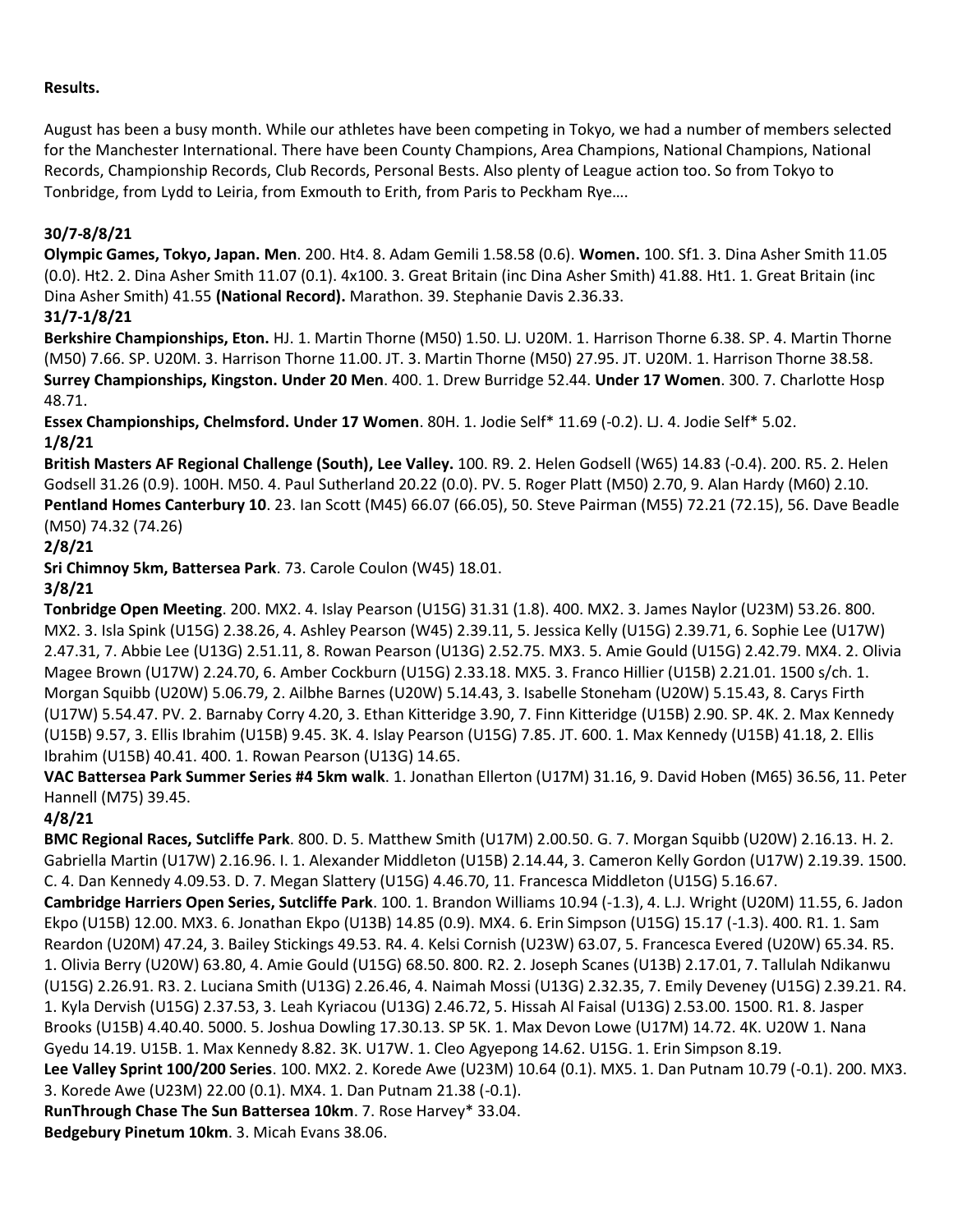#### **6/8/21**

**Veterans Open Meeting, Dartford.** 100. 3. Helen Godsell (W65) 15.3. 400. 4. Matthew Ellerton (M45) 64.7. TJ. 3. Matthew Ellerton (M45) 8.67. PV. 3. Alan Hardy (M60) 2.21.

## **7/8/21**

**National Athletics League, Premiership London South, Eton.** Match. 1. Thames Valley Harriers 554.1, 2. Windsor Slough Eton & Hounslow 449.4, 3. B&B 398.3, 4. Southampton AC 327.2. **Men**. 100. A. 2. Korede Awe 10.69 (2.7). B. 1. Dan Putnam 10.69 (0.3), 2. Zac Nwogwugwu N/S 10.89. 200. A. 3. Zac Nwogwugwu 22.09 (1.9). B. 1. Dan Putnam 21.64 (1.0). 400. A. 1. Sam Reardon 47.03. B. 1. Dan Putnam 47.58, 4. Pablo Seema Roca N/S 49.95. 800. A. 4. Coleman Corry 2.02.60. B. -. 1500. A. 3. Tom Brash 4.11.29. B. 3. Dan Kennedy 4.26.72. 3000. A. 3. Mark Cage 9.37.40. B. 3. Dan Kennedy 10.02.07. 110H. A. 2. Rico Cottell 15.03. B. 1. Alex Nwenwu 15.92, 3. Richard Morris N/S 16.85. 400H. A. 3. Bailey Stickings 52.87. B. 2. Richard Morris 56.35. 3000 s/ch. A. 3. Dan Kennedy 10.52.62. B. -. HJ. A. 4. Barnaby Corry 1.70. B. -. LJ. -. B. -. TJ. A. -. B. -. PV. A. 2. Barnaby Corry 2.90. B. -. SP. A. 3. Alex Pope 11.79. B. 2. Dele Aladese 10.94. DT. A. 2. Dele Aladese 46.68. B. 2. Alex Pope 39.12. JT. A. 3. Angus Harrington 44.29. B. 3. Coleman Corry 30.09. HT. A. 4. Charlie Short 31.91. B. -. 4X100. 1. B&B (Bailey Stickings, Korede Awe, Rico Cottell, Zac Nwogwugwu) 42.72. 4x400. 3. B&B (Bailey Stickings, Sam Reardon, Pablo Seema Roca, Coleman Corry) 3.17.48. **Women**. 100. A. 3. Modupe Shokunbi 12.30 (1.1). B. 2. Annie Davies 12.10 (2.5). 200. A. 3. Zsiriah Thomas 25.93 (1.4). B. 3. Achieng Oneko 26.56 (1.3). 400. A. 1. Krystal Galley 56.66. B. 3. Stephanie Fisher 62.31. 800. A. 1. Amarisa Sibley 2.10.90. B. 2. Leah Everson 2.22.26. 1500. A. 1. Niamh Bridson Hubbard 4.38.38. B. -. 3000. A. 2. Niamh Bridson Hubbard 9.40.68. B. 4. Amy Leach 12.17.39. 100H. A. 2. Annie Davies 13.70 (0.0). B. 2. Shakanya Osahon 14.67 (0.0). 400H. A. 2. Alex Hill 61.00. B. -. 2000 S/CH. A. 2. Morgan Squibb 7.09.18. B. -. HJ. A. 2. Deborah Martin 1.70. -. LJ. A. 4. Zara Asante 5.13. B. -. TJ. A. 2. Zara Asante 12.46. B. -. PV. A. 3. Lois Warden 3.20. B. 2. Liz Hughes (W40) 3.00 (**W40 CLUB RECORD**). SP. A. 2. Zara Obamakinwa 10.96. B. 1. Hannah MacAulay 10.67. DT. A. 3. Zara Obamakinwa 46.37. B. 3. Hannah MacAulay 32.31. JT. A. 3. Zara Asante 20.04. B. 3. Lois Warden 15.42. HT. A. 3. Molly Walsh 48.36. B. -. 4X100. 2. B&B (Annie Davies, Zsiriah Thomas, Modupe Shokunbi, Achieng Oneko) 48.09. 4X400. 3. B&B (Amarisa Sibley, Stephanie Fisher, Niamh Bridson Hubbard, Morgan Squibb) 4.03.84.

**BMC Regional Races, Gillingham.** 800. A. Megan Slattery (U15G) 2.24.97.

**Medway & Maidstone Open Meeting**. 100. R1. 5. Rhys Francis 11.03 (2.9). R2. 2. Michael Uzozie (U20M) 11.09 (0.6). R4. 1. James Naylor (U23M) 11.82 (1.3), 7. Chanelle Cole (U20W) 12.97. R10. 1. Alexander Morrell (U15B) 12.52 (1.9). 200. R2. 2. Michael Uzozie (U20M) 22.29 (2.2), 6. James Naylor (U23M) 23.53. R3. 7. Christopher Barrett (U17M) 25.45 (1.1). R5. 1. Alexander Morrell (U15B) 25.38 (1.7). 400. R2. 4. Christopher Barrett (U17M) 57.20. R3. 1. Hendri Verster (U15B) 58.76. 3000 Walk. 8. Jonathan Ellerton (U17M) 18.06.16.

**Parkruns. Gorleston Cliffs**. 7. Steve Evenden 19.15. **Bromley**. 9. Thomas Sugden 19.20, 28. Steven Pairman 20.38, 39. Jason Meers 21.14, 40. Jennie Butler 21.15, 50. Austin Adams 21.34, 56. Adrian Perry 21.57, 92. Damian Hayes 23.26, 115. Iain Swatton 24.06, 116. James Unwin 24.07, 124. Mark Wallace 24.43, 167. Mike Simms 26.18, 209. Sally Smith 27.37, 231. Julia Pairman 28.42, 395. Stuart Cullum 50.07. **Bexley**. 56. Chris Pike 25.28. **Beckenham Place park**. 1. Angus Harrington 17.05, 8. Jessica Keene 20.08 (1st woman), 11. Clayton Aves 20.16, 15. Tim Ayres 20.54, 16. Richard Byford 20.54, 52. Rod Harrington 25.12, 145. Mick Keene 32.41. **Royal Tunbridge Wells**. 59. Robert Perry 25.42. **Poole**. 196. Peter Hamilton 23.30. **Penrith.** 179. Andrew Riches 28.32. **Peckham Rye**. 52. John E. Turner 24.40, 127. Maz Turner 35.35. **Lowestoft**. 78. George Collins 23.37. **Exmouth**. 70. Bob Minting 23.06. **Catford**. 31. Barry Wetherilt 23.40. **Swaffham**. 3. Gabriella Martin 20.52 (1st woman). **Squerryes Winery**. 46. Andrew Kingsmell 28.42, 51. Zoe Kingsmell 29.38. **Land's End**. 19. Genny Allan 22.25. **7-8/8/21**

**England Athletics Under 17 and Under 15 Championships, Manchester. Under 17 Men**. 100. 8. Adam Islam Medeaux 11.24 (1.9). SF1. 6. Verrel Charles 11.16 (1.3). SF2. 5. Adam Islam Medeaux 11.00 (4.0). Ht2. 2. Verrel Charles 11.27 (1.3). Ht3. 3. Adam Islam Medeaux 11.16 (2.0). 200. Ht2. 4. Adam Islam Medeaux 22.81 (0.5). 400. Ht1. 5. Nathan Firla 52.91. DT. 1. Brydon Duncan 46.25. **Under 17 Women**. 100. 2. Faith Akinbileje 11.83 (0.9), 5. Tyra Khambai-Annan 12.08. SF1. 2. Faith Akinbileje 11.72 (4.4) SF2. 3. Tyra Khambai Annan 12.02 (3.3). Ht1. 1. Faith Akinbileje 12.04 (1.4). Ht2. 2. Tyra Khambai Annan 12.22 (1.9). 80H. 6. Jodie Self\* 11.67 (-0.8). Ht2. 2. Jodie Self\* 11.69 (0.2). TJ. 2. Amelia Gray\* 12.06. SP. 1. Cleo Agyepong 15.13. HT. 2. Gypsey Nash 48.76. **Under 15 Girls**. 75H. SF2. 6. Alyssa Firla 12.03 (-0.1). Ht2. 4. Alyssa Firla 12.04 (- 0.1)

# **7-8/8/21.**

**Torneio International de Lancamentos, Leiria, Portugal**. JT. 3. Bekah Walton 53.01. 8/8/21. JT. NM Bekah Walton **8/8/21**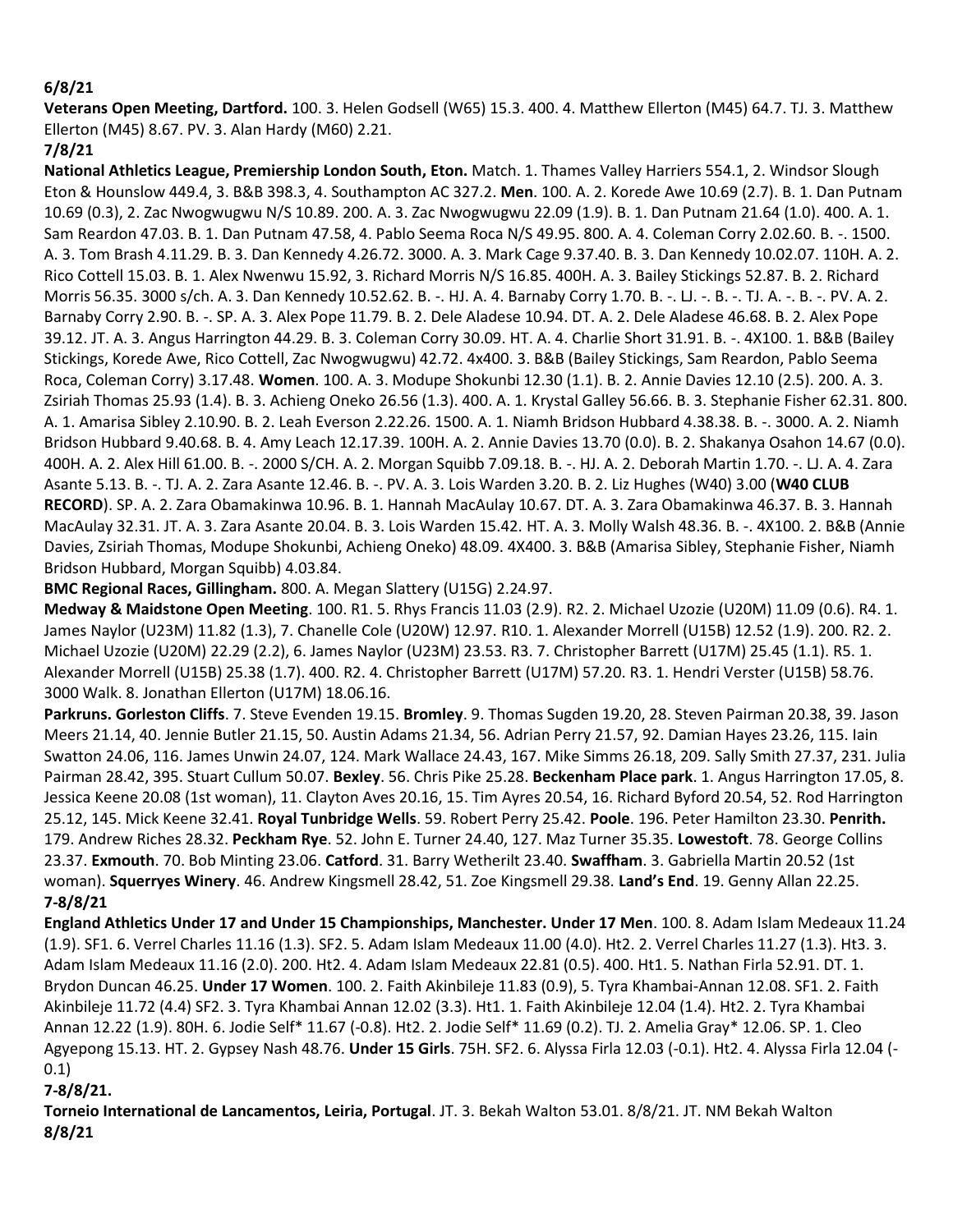**Kent Young Athletes League, Division One, Tonbridge. Under 15 Boys**. 100. A. 4. Reo McCausland 13.0. B. 3. Jonah Quartey Papafio 13.2. 300. A. 2. Zuriel Nwogwugwu 39.2. B. 1. Ryen Rennie 39.8. 1500. A. 2. Harry Fage 4.44.5. B. 1. Alexander Middleton 4.45.1. 80H. A. 1. Andrew Nikoro 12.0. B. -. HJ. A. 2. Andrew Nikoro 1.60. B. 1. Maxwell Stober 1.55. LJ. A. 1. Andrew Nikoro 5.44. B. 1. Zuriel Nwogwugwu 5.04. PV. A. 2. Finn Kitteridge 3.20. B. - . SP. A. 2. Max Kennedy 10.15. B. 5. Finn Kitteridge 7.57. DT. A. 6. Max Kennedy 24.22. B. -. JT. A. 2. Max Kennedy 38.49. B. Ryen Rennie NT. 4X100. 2. B&B (Zuriel Nwogwugwu, Ryn Rennie, Jonah Quartey Papafio, Reo McCausland) 49.5. 4x300. 1. B&B (Zuriel Nwogwugwu, Ryen Rennie, Harry Fage, Andrew Nikoro) 2.47.4. **Teams.** 1. Medway & Maidstone 159, 2. B&B 154, 3. Tonbridge 2/Judd 135, 4. Tonbridge 130, 5. Cambridge Harriers 105, 6. Bexley 60, 7. Sevenoaks 50, 8. Paddock Wood/Folkestone 27. **Under 15 Girls**. 100. A. 2. Nina Whitter 13.4. B. 3. Emily Hayden De Carbonnieres 13.8. 300. A. 2. Tallulah Ndikanwu 43.8. B. 2. Emily Deveney 46.3. 1500. A. Maria Salamanca 5.23.0. B. 2. Francesca Middleton 5.27.6. 75H. A. 6. Amber Cockburn 16.3. B. -. HJ. A. 2. Nina Whitter 1.50. B. 1. Emilia Ayeni 1.40. LJ. A. 3. Eniola Ayeni 4.15. B. 2. Emily Hayden De Carbonnieres 4.06. PV. A. 1. Lydia Witcombe 2.10. B. -. SP. A. 2. Erin Simpson 8.34. B. 1. Tallulah Ndikanwu 7.87. DT. A. 1. Erin Simpson 19.94. B. 2. Lydia Witcombe 12.37. HT. A. 2. Emily Hayden De Carbonnieres 18.52. B. -. 4X100. 2. B&B (Eniola Ayeni, Nina Whitter, Emily Hayden De Carbonnieres, Alexia Moren Rosado) 52.9. 4x300. 1. B&B (Tallulah Ndikanwu, Nina Whitter, Erin Simpson, Emily Deveney) 3.06.7. **Teams.** 1. B&B 158, 2. Cambridge Harriers 138, 3. Bexley 112, 4. Medway & Maidstone 110.5, 5. Tonbridge 2/Judd 98.5, 6. Tonbridge 1 97, 7. Paddock Wood/Folkestone 1 91, 8. Sevenoaks 13. **Under 13 Boys**. 100. A. 4=. Max Jeffrey 13.9. B. 1. Charlie Platt 14.1. 200. A. 1. Max Jeffrey 27.1. B. 1. Jamie Ellerton 28.7. 1500. A. 1. Joseph Scanes 4.35.2. B. 1. James Shaw 5.19.2. 75H. A. 1. Jamie Ellerton 12.9. B. 1. Joshua Dako 13.4. HJ. A. 1. Joshua Dako 1.45. B. -. LJ. A. 1. Joshua Dako 4.34. B. 1. Jamie Ellerton 4.23. SP. A. 3. Charlie Platt 7.38. B. 2. Noah Fage 6.79. JT. A. 1. Charlie Platt 28.22. B. 2. Noah Fage 21.01. 4x100. 2. B&B (Joshua Dako, Jamie Ellerton, Charlie Platt, Max Jeffrey) 55.6. **Teams**. 1. B&B 148.5, 2. Cambridge Harriers 108, 3. Tonbridge 2/Judd 102.5, 4. Tonbridge 1 89.5, 5. Medway & Maidstone 88, 6. Paddock Wood/Folkestone 1 63.5, 7. Bexley 61, 8. Sevenoaks 48. **Under 13 Girls**. 75. A. 3. Raine Surla 10.9. B. 2. Emilia Adese 10.9. 150. A. 2. Chizam Boniface 20.9. B. 2. Lottie Palmer 23.4. 1200. A. 4. Abbie Lee 4.42.9. B. 3. Caitlin Hough 4.47.2. 70H. A. 1. Charlotte Bloodworth 12.9. B. 4. Lottie Palmer 16.5. HJ. A. 1. Raine Surla 1.30. B. 1. Heidi Coulson 1.20. LJ. A. Emilia Adese 3.97. B. 1. Raine Surla 3.88. N/S Heidi Coulson 3.67. SP. A. 3. Chizam Boniface 6.27. B. 1. Charlotte Bloodworth 6.04. DT. A. 1. Charlotte Bloodworth 19.20. B. -. 4X100. 1. B&B (Heidi Coulson, Raine Surla, Emilia Adese, Chizam Boniface) 56.7. **Teams**. 1. B&B 139.5, 2. Medway & Maidstone 106.5, 3. Cambridge Harriers 102, 4. Tonbridge 1 97, 5. Bexley 94, 6. Tonbridge 2/Judd 66, 7. Paddock Wood/Folkestone 1 55, 8. Sevenoaks 27. **Overall Scores**. 1. B&B 625, 2. Medway & Maidstone 489, 3. Cambridge Harriers 468, 4. Tonbridge 1 438.5, 5. Ton 2/Judd 427, 6. Bexley 352, 7. Paddock Wood/Folkestone 1 261.5, 8. Sevenoaks 163.

**Kent Young Athletes League, Division Two, Tonbridge. Under 15 Boys**. 100. A. 3. Alexander Morrell 13.0. B. 1. Daniel Jenkins 13.3. 300. A. 3. Hendri Verster 41.9. B. 2. Alexander Morrell 41.5. SP. A. 2. Ellis Ibrahim 8.54. DT. A. 2. Ellis Ibrahim 19.77. JT. A. 1. Ellis Ibrahim 40.11. 4x100. 3. B&B (Ellis Ibrahim, Alexander Morrell, Daniel Jenkins, Hendri Verster) 51.2. **Teams**. 1. Dartford Harriers 102, 2. Central Park Athletics 74, 3. B&B 69, 4. Invicta East Kent 56, 5. Medway & Maidstone 58, 6. Thanet 7. **Under 15 Girls**. 100. A. 3. Lily Anderson 14.0. 300. A. 4. Lily Anderson 47.8. 1500. A. 3. Jessica Kelly 5.36.7. B. 2. Kyla Dervish 5.44.8. LJ. A. 2. Lily Anderson 3.91. **Teams**. 1. Dartford Harriers 141, 2. Thanet 139, 3. Invicta East Kent 119, 4. Medway & Maidstone 85, 5. Central Park Athletics 65, 6. B&B 2 39. **Under 13 Boys**. 100. A. 3. Theodore Osobu 14.4. B. 4. Tristan Thomas 14.9. 200. A. 3. Theodore Osobu 28.8. B. 1. Tristan Thomas 30.2. 1500. A. 1. Benjamin O'Grady 5.21.7. B. 1. Liam Hough 6.08.0. LJ. A. 5. Rory Witcombe 3.28. B. 4. Liam Hough 3.05. N/S. Theodore Osobu 3.16. SP. A. 4. Rory Witcombe 6.38. JT. A. 4. Rory Witcombe 17.36. 4x100. 4. B&B (Tristan Thomas, Liam Hough, Theodore Osubu, Rory Witcombe) 61.3. **Teams**. 1. Central Park Athletics 123, 2. Swale Combined 118, 3. Dartford Harriers 105, 4. B&B 1 82, 5. Thanet 44, 6. Invicta East Kent 33. **Under 13 Girls**. 75. A. 5. Maya Al Faisal 12.0. B. 2. Mariana Caceres 11.7. 150. A. 5. Mariana Caceres 23.3. B. 2. Abigail Williams 23.3. 1200 A. 2. Hissa Al Faisal 4.29.8. B. 3. Lily Bridgeman 4.58.3. HJ. A. 4. Maya Al Faisal 1.15. LJ. A. 7. Maya Al Faisal 3.19. B. 3. Hissa Al Faisal 3.08. N/S. Lily Bridgeman 2.85. 4x100. 5. B&B ( Maya Al Faisal, Lily Bridgeman, Hissa Al Faisal, Mariana Caceras) 63.9. **Teams**. 1. Thanet 127, 2. Invicta East Kent 109, 3. Dartford Harriers 95, 4. Central Park Athletics 69, 5. B&B 64, 6. Medway & Maidstone 43, 7. Swale Combined 35, 8. Paddock Wood/Folkestone 2 14. **Overall Scores**. 1. Dartford Harriers 468, 2. Central Park Athletics 351, 3. Thanet 342, 4. Invicta East Kent 322, 5. B&B 279, 6. M&M 2 171, 7. Swale 168, 8. Paddock Wood/Folkestone 2 39. **St Albans 10km**. 13. Carole Coulon (W45) 37.54. **9/8/21**

**BMC Regional Races, Leeds**. 800. D. 1. Mark Cage 4.25.18.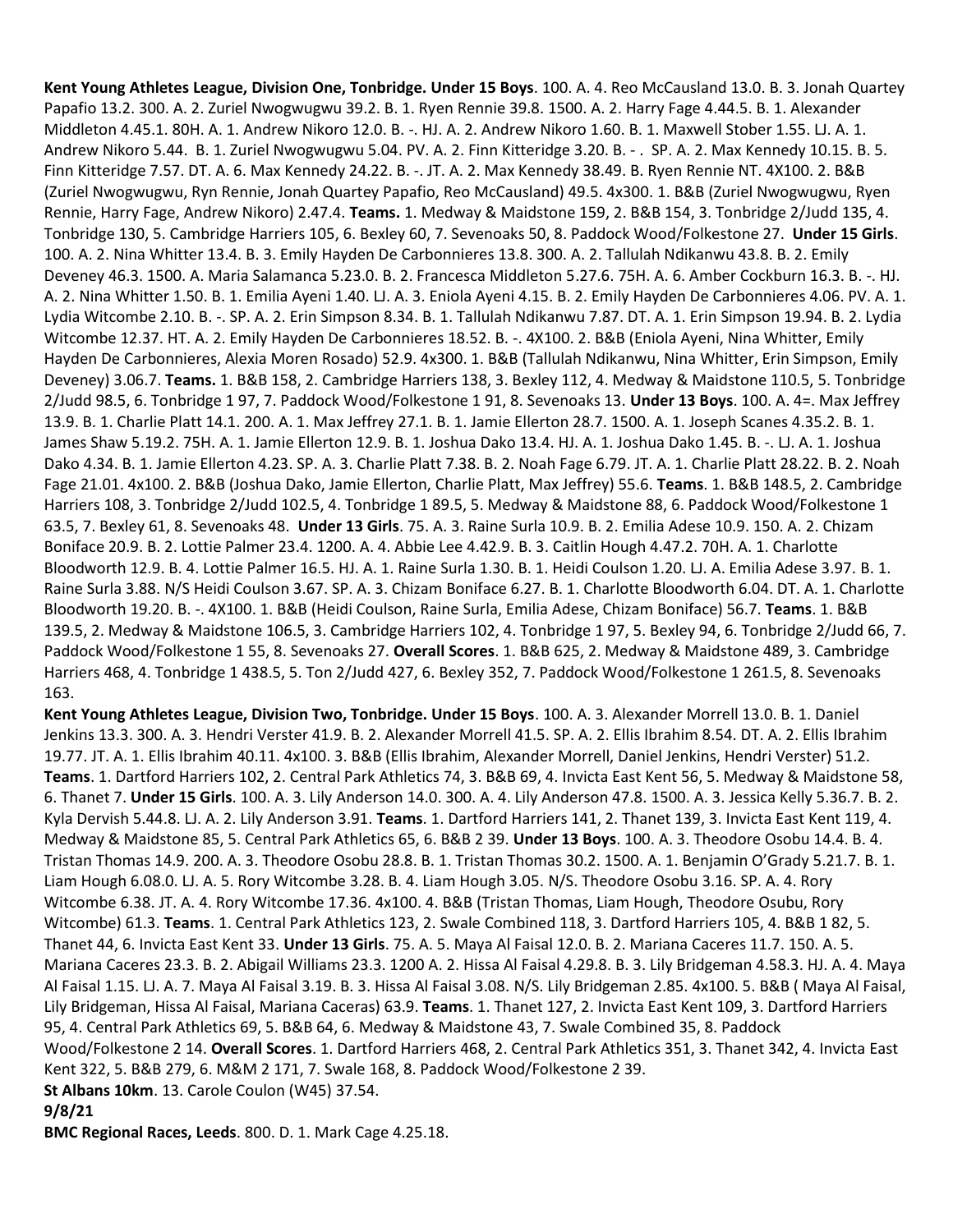#### **10/8/21**

**Woodford Green with Essex Ladies Open Meeting**. 3000 walk. 3. Abigail Smith (U17W) 16.01.80. **11/8/21**

**BMC Gold Standard Races, Watford**. 800. B. 2. Niamh Bridson Hubbard 2.09.43.

**Charnwood AC Open, Loughborough**. 800. MX3. 4. Luciana Smith (U13G) 2.25.29.

**Watford Open Graded Meeting**. 800. MX9. 11. Pierre Guillame 2.11.60.

**RunThrough Chase The Sun Olympic Park 10km**. 5. Robert Perry 35.42, 61. Adrian Perry 45.07. **13/8/21**

**Blackheath & Bromley Open Meeting, Norman Park**. 100. MX1. 5. Zac Nwogwugwu (U20M) `0.96 (1.2). MX3. 2. Adam Islam Medeaux (U17M) 11.30 (0.5), 3. Issah Abdulkarim (U17M) 11.50. MX4. 1. Drew Burridge (U20M) 11.50 (0.4), 2. Ralph Baker (U17M) 11.82, 3. Jadon Ekpo (U15B) 11.87, 4. Nathan Firla (U17M) 11.93, 5. Dylan Carroll (U17M) 11.97. MX5. 2. Marley Byfield (U15B) 12.18 (1.1), 3. Annie Davies (U23M) 12.30, 4. Dennis Savage (U17M) 12.38, 5. Makai Sabido Rodney (U15B) 12.80, 6. Daisy Snell (U15G) 12.88. MX6. 1. Molly Savage (U20W) 12.83 (0.4), 4. Daniel Jenkins (U15B) 13.12, 6. Nina Whitter (U15G) 13.43. MX7. 1. James Lawson (U15B) 12.74 (-0.4), 2. Alyssa Firla (U15G) 13.23, 3. Kelsey Calladine Smith (U17W) 13.85, 4. Emily Hayden De Carbonnieres 13.85, 6. Lily Anderson (U15G) 14.05. MX8. 1. Jamie Ellerton (U13B) 13.77 (-0.1), 4. Jonathan Ekpo (U13B) 14.46. MX9. 4. Helen Godsell (W65) 14.90 (-1.4), 5. Marianna Caceres (U13G) 15.10. MX10. 1. Christopher Barrett (U17M) 12.65 (0.5), 3. Emilia Adese (U13G) 13.88. 400. MX1. 5. Sam Reardon 46.97. MX3. 1. Nathan Firla (U17M) 51.25, 2. Samuel McShane (U17M) 51.77, 5. James Naylor (U23M) 52.79. MX4. 2. Christopher Barrett (U17M) 55.59. MX5. 2. Morgan Squibb (U20) 58.82, 3. Jonathan Ellerton (U17M) 59.75, 4. Kelsi Cornish (U23W) 60.95, 5. Matthew Ellerton (M45) 64.00, 7. Jess Keene (U23W) 65.67. MX6. 1. Emily Deveney (U15G) 63.51, 2. Emily Algeo (U17W) 63.63, 3. Olivia Magee Brown (U17W) 64.68, 4. Emily Hayden De Carbonnieres (U15G) 65.94, 5. Amelie Willars (U17W) 72.19. 800. MX2. 1. Joseph Scanes (U13B) 2.08.96, 5. Hendri Verster (U15B) 2.13.77, 7. Cameron Kelly Gordon (U17W) 2.18.34. MX3. 1. Tim Ayres 2.20.34, 6. Megan Barlow (U15G) 2.28.08, 7. Tallulah Ndikanwu (U15G) 2.30.62. MX4. 2. Charlotte Bloodworth (U13G) 2.25.26, 5. Lydia Witcombe (U15G) 2.27.11, 8. Benjamin O'Grady (U13B) 2.35.94. MX5. 2. Andre Verster (M45) 2.32.81, 7. Emily De Backer (U17W) 2.39.26, 8. Beth Regan (U13G) 2.40.42. MX6. 2. Leah Kyriacou (U13G) 2.37.67, 3. Ryan Tran (U15B) 2.38.29, 4. Isla Spink (U15G) 2.40.30, 5. Samuel Barlow (U13B) 2.41.25, 6. Charlie Hay (U13B) 2.41.85, 7. Sophie Lee (U17W) 2.42.49, 8. Madeleine Marston (U15G) 2.45.80. MX7. 1. Henry Newman (U15B) 2.34.44, 2. Sophie Tran (U13G) 2.37.49, 5. Lydia Marston (U13G) 2.50.21, 6. Liam Hough (U13B) 2.50.88, 7. Caitlin Hough (U13G) 2.51.44, 8. Abbie Lee (U13G) 2.52.11, 10. Mariana Caceres (U13G) 3.00.66. 1500. 1. Dan Kennedy 4.13.92, 2. Prince Reid (T20/F20) 4.17.46, 3. George Shaw (U17M) 4.19.46, 5. Ian Firla (M50) 4.48.49, 6. Gregory Firth (M45) 4.52.54, 12. Amber Cockburn (U15G) 5.12.70. TJ. 5. Ian Firla (M50) 8.33. SP.6K. 1. Dillon Claydon (U20M) 14.89. 5K. 1. Max Devon Lowe 13.09. 4K. 1. Nana Gyedu (U20W) 13.72, 2. Max Kennedy (U15B) 9.42, 4. Ellis Ibrahim (U15B) 8.97. 3K. 1. Cleo Agyepong (U17W) 15.14, 2. Chanelle Ohemeng – Mensah (U17W) 10.60, 3. Daisy Snell (U15G) 9.83, 5. Erin Simpson (U15G) 8.30, 6. Alyssa Firla (U15G) 8.30, 7. Tallulah Ndikanwu (U15G) 7.26, 8. Sapphire Houston – Ball (U17W) 6.60, 9. Rory Witcombe (U13B) 5.71. 2.72K. 1. Emilia Adese (U13G) 6.74. JT. 700g. 1. Josh Buddle Smith (U17M) 34.87. 600g. 1. Max Kennedy (U15B) 41.18, 2. Ellis Ibrahim (U15B) 38.95. 500g. 2. Erin Simpson (U15G) 23.06. 400g. 1. Charlie Platt (U13B) 30.45, 2. Noah Fage (U13B) 29.55, 4. Rory Witcombe (U13B) 18.53.

#### **14/8/21**

**Southern Athletics League, South East London, Erith Stadium**. 1. B&B 328.9, 2. Bexley 280, 3. Cambridge Harriers 250.4, 4. Kent AC 191.1, 5. London City 28.1. **Men**. 100. A. 1. Dan Putnam 11.0. B. 1. Zac Nwogwugwu 11.2. N/S1. 1. Chizute Ogbedeh 11.3, 2. LJ Wright 11.4. N/S2. 2. James Naylor 12.2. 200. A. 2. Dan Putnam 23.2. B. 1. Bailey Stickings 22.7. N/S1. 1. Chizute Ogbedeh 23.0, 2. Michael Uzozie 23.4, 5. James Naylor 24.4. N/S2. 1. Christopher Barrett 26.0. 400. A. 1. Dan Putnam 47.7. B. 1. Callum Parker 50.4. N/S. 1. Drew Burridge 51.9, 2. Christopher Barrett 56.5, 4. Paul Sutherland 66.2. 800. A. 2. Prince Reid 2.04.5. B. 4. Nick Swatton 3.23.0. 1500. A. 3. Rob Donohue 4.36.4. B. 1. Matt Rozee 4.51.4. 5000. A. -. B. -. 110H. A. -. B. -. 400H. A. -. B. -. 2000 S/CH. A. 1. Alex Gibbins 7.01.5. B. -. HJ. A. 3. Alex Pope 1.45. B. -. LJ. A. 3. Connor Sutton 5.96. B. 2. Dylan Carroll 5.64. TJ. A. -. B. -. PV. A. -. B. -. N/S. 1. Charlie Platt 2.70. SP. A. 1. Alex Pope 11.97. B. 1. Dele Aladese 10.84. DT. A. 1. Dele Aladese 48.85. B. 1. Alex Pope 35.86. N/S. 1. Brydon Duncan 36.79. JT. A. 1. James Whiteaker 70.69. B. 1. Ben Platt 42.06. HT. A. 2. Alex Pope 39.76. B. 2. Roger Platt 17.49. 4x100. 1. B&B (Bailey Stickings, Zac Nwogwugwu, Chizute Ogbedeh, Michael Uzozie) 43.9. 4x400. 1. B&B (James Naylor, Bailey Stickings, Drew Burridge, Callum Parker) 3.29.0. **Women**. 100. A. 2. Emily Kerr 13.0, B. 1. Molly Savage 12.7. N/S. 1. Louise Evans 12.4, 3. Rachel Ilori 13.8, 7. Amy Leach 15.1. 200. A. 2. Stephanie Fisher 26.2. B. 2. Chanelle Cole 26.5. N/S. 1. Grace Bennett 30.6. 400. A. 3. Chanelle Cole 61.2. B. 1. Kelsey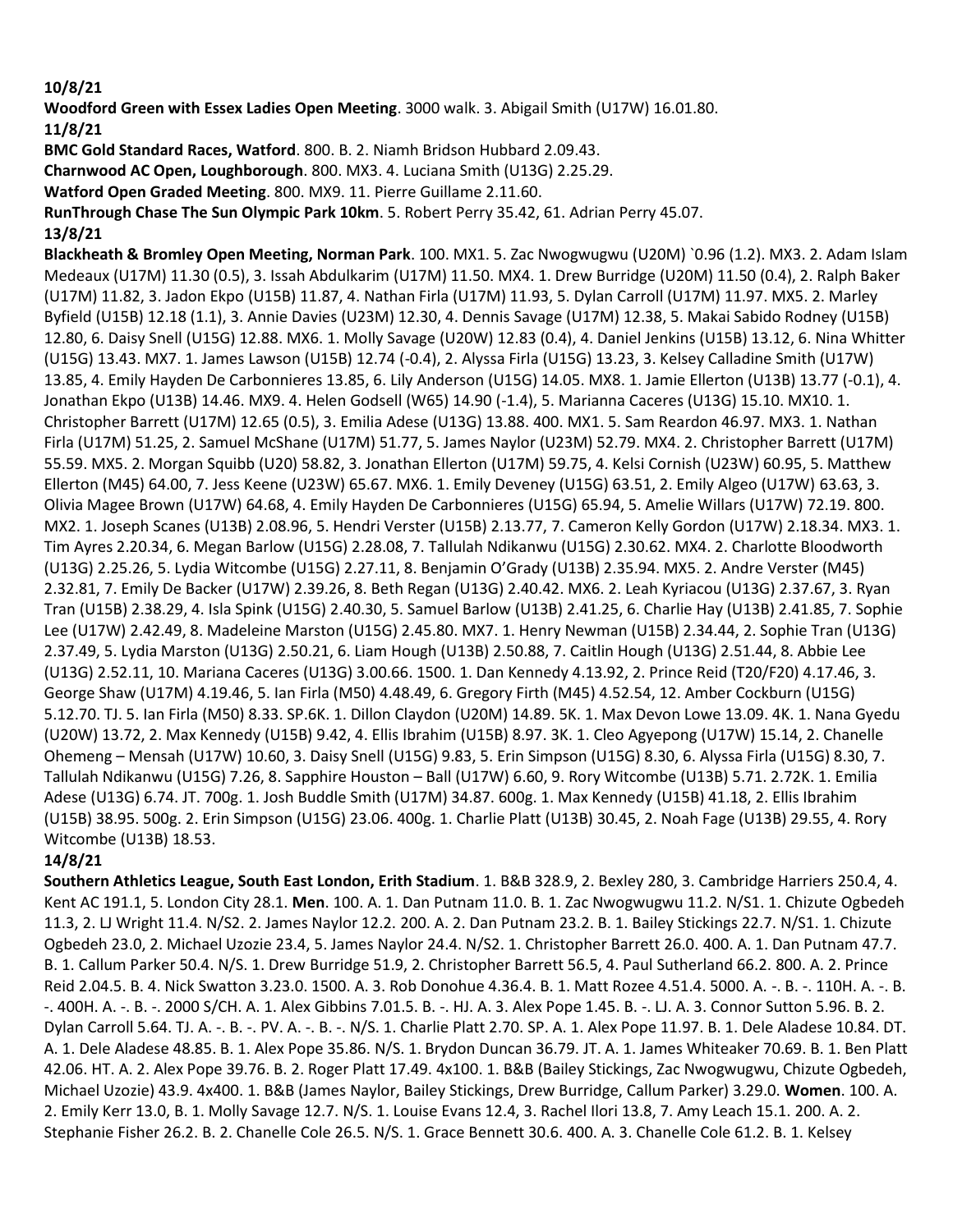Cornish 63.5. N/S. 1. Cameron Kelly Gordon 59.7. 800. A. 1. Leah Everson 2.21.3. B. 1. Cara Gould 2.35.7. N/S. 2. Pippa Carver 2.49.5. 1500. A. 2. Olivia Magee Brown 5.07.8. B. DNF. Liberty Whyte. N/S. 1. Amy Leach 5.30.4. 3000. A. 2. Jessica Keene 10.51.5. B. 3. Celeste Kriel 13.41.9. 100H. A. 3. Holly Platt 19.0. B. -. 400H. A. 1. Stephanie Fisher 66.6. B. DNF. Zoe Austridge. 2000 S/CH. A. -. B. -. HJ. A. 2. Elena Duncombe 1.50. B. 2. Akeiyla Robinson Pascal 1.35. LJ. A. 2. Emily Algeo 5.13. B. 1. Molly Savage 5.11. N/S. 1. Rachel Ilori 4.53, 2. Akeiyla Robinson Pascal 4.48, 5. Grace Bennett 3.43. TJ. A. 2. Molly Savage 10.07. B. 1. Rachel Ilori 10.00. N/S. 1. Emily Algeo 10.14. PV. A. 1. Lois Warden 3.20. B. 1. Eleanor Barrett 3.00. SP. A. 1. Hannah MacAulay 10.77. B. 1. Abbie Stewart 9.11. DT. A. 1. Hannah MacAulay 41.65. B. -. JT. A. 3. Holly Platt 18.09. B. 3. Zoe Austridge 12.85. HT. A. 1. Abbie Stewart 43.07. B. 2. Hannah MacAulay 25.49. 4x100. 1. B&B (Rachel Ilori, Emily Kerr, Chanelle Cole, Molly Savage) 51.0. 4x400. 1. B&B ( Stephanie Fisher, Olivia Magee Brown, Kelsi Cornish, Chanelle Cole) 4.15.4.

**BMC Grand Prix, Sutcliffe Park. Men**. 800. B. 1. Sam Reardon 1.50.68. **Women**. 800. D. 1. Amarisa Sibley 2.09.96. 1500. A. 5. Niamh Bridson Hubbard 4.19.00. C. 10. Morgan Squibb 4.42.12.

**Parkruns. Bromley**. 11. Megan Slattery 19.14 (1st woman), 28. Steve Eveneden 20.20, 32. Steven Pairman 20.31, 43. Jennie Butler 21.1, 9, 52. Adrian Perry 21.47, 86. Robert Whyte 23.10, 105. Robert Perry 23.38, 136. Mike Simms 24.37, 254. Niamh Milmo 28.28, 278. Julia Pairman 29.08, 394. Stuart Cullum 33.59. Bexley. 18. Darren Corneille 21.20. **Greenwich**. 33. Nick Barber 23.01. **Maidstone.** 248. David Appleton 37.30. **Beckenham Place park**. 1. Angus Harrington 17.17, 59. Rod Harrington 24.34, 115. William Slack 28.02, 155. Andy Tucker 30.38. **Torbay Velopark**. 54. Ross Braden 21.43. **Markeaton.** 20. Clayton Aves 20.35. **South Norwood**. 8. Richard Byford 20.48, 9. Tim Ayres 21.04, 36. James Unwin 24.47. **Hoblingwell.** 6. Austin Adams 22.44. **Orpington**. 176. Mick Keene 37.27. **Peckham Rye**. 67. John Turner 23.55, 177. Maz Turner 34.13. **Whinlatter Forest**. 92. Andrew Riches 31.49. **Penrose**. 34. James Perry 21.43. **Holkham**. 56. James Morris 23.42. **Exmouth.** 54. Bob Minting 22.42. **Catford**. 39. Barry Wetherilt 22.50. **Foots Cray Meadows**. 50. Andrew Kingsmell 28.48. **Leas, Minster**. 35. Sally Smith 27.10.

## **14-15/8/21**

**Welsh Senior Championships, Cardiff. Men** 100. 6. Korede Awe\* (U23M) 10.45 (0.7). Ht4. 2. Korede Awe\* (U23M) 10.56 (1.0). Women. TJ. 1. Sarah Abrams 12.06. PV. 6. Sophie Dowson 3.75.

#### **15/8/21**

**Loughborough Javelin Festival. Women**. 1. Bekah Walton (U23W) 51.27, 9. Hollie Arnold F46 35.85.

**Lydd 20**. 89. Paul Kerekgyarto (M45) 2.46.28, 285. Zoe Kingsmell (W55) 3.46.27.

**Inter Area Road Relays, Leeds Triathlon Centre**. Men. 4. Combined Universities inc leg 4 Alex Botterill\* 9.55.

**Burnham Beeches 10km, Farnham Royal**. 2. Pippa Woolven\* 34.42 (first woman).

#### **18/8/21**

**Manchester International. Seniors. Men**. 4x400. 3. GB U20s (inc Sam Reardon (46.60) ) 3.07.86. **Women**. 100H. 7. Mallory Cluley 14.35 (-0.5). LJ. 4. Jahisha Thomas 6.11. TJ. 5. Sarah Abrams 11.43. SP. 4. Nana Gyedu 14.74. JT. 6. Lauren Farley 43.70 (guest). **Under 20s. Men**. 400. 1. Sam Reardon 47.06, 5. Pablo Seema Roca 49.92 (guest). 800. 1. Henry Fisher 1.51.09 (guest). PV. 5. Barnaby Corry 4.01. DT. 3. Dillon Claydon 46.39. 4x400. 2. Guest team (inc Pablo Seema Roca and Henry Fisher) 3.19.33. **Women**. 800. 5. Amarisa Sibley 2.13.57 (guest). TJ. 1. Amelia Gray\* 12.11. DT. 2. Zara Obamakinwa 40.48. 4x100. 1. England (inc Mallory Cluley) 46.97.

# **18/8/21**

**Lee Valley Sprint Double 100 Open Series**. 100. MX. Round 1. Race 2. 2. Korede Awe (U23M) 10.37 (2.7) R3. 4. Brandon Murray (U23M) 10.64 (3.4). R4. 4. Rhys Francis 11.05 (1.7). R10. 7. Modupe Shokunbi 12.09 (3.1). R2. R1. 5. Korede Awe (U23M) 10.31 (2.8). R3. 2. Brandon Murray (U23M) 10.61 (2.7). R5. 2. Rhys Francis 11.08 (3.6). R11. 4. Modupe Shokunbi 12.22 (1.5).

# **20-21/8/21**

**Wanda Diamond League, Prefontaine Classic, Eugene OR, USA**. 200. 3. Dina Asher Smith 22.19 (2.4). **20-22/8/21**

**British Masters Championships, Derby**. **W40**. PV. 1. Liz Hughes 2.40. SP. 3. Liz Hughes 8.84. **M45**. 400H. 1. Richard Holt 64.69. **W65.** 100. 1. Helen Godsell 14.72 (0.2). 200. 1. Helen Godsell 31.08 (0.1)

# **21/8/21**

**London Inter Club Challenge, Hendon.** 100. Mx2. 3. Clayton Jacinto (U17M) 11.86 (-0.4). 100H. 1. Annie Davies (U23W) 13.93 (-0.3). 5000W. 9. David Hoben (M65) 36.50.24. PV. 13. Alan Hardy (M60) 2.10. DT. 1.75K. 1. Dillon Claydon (U20M) 47.14.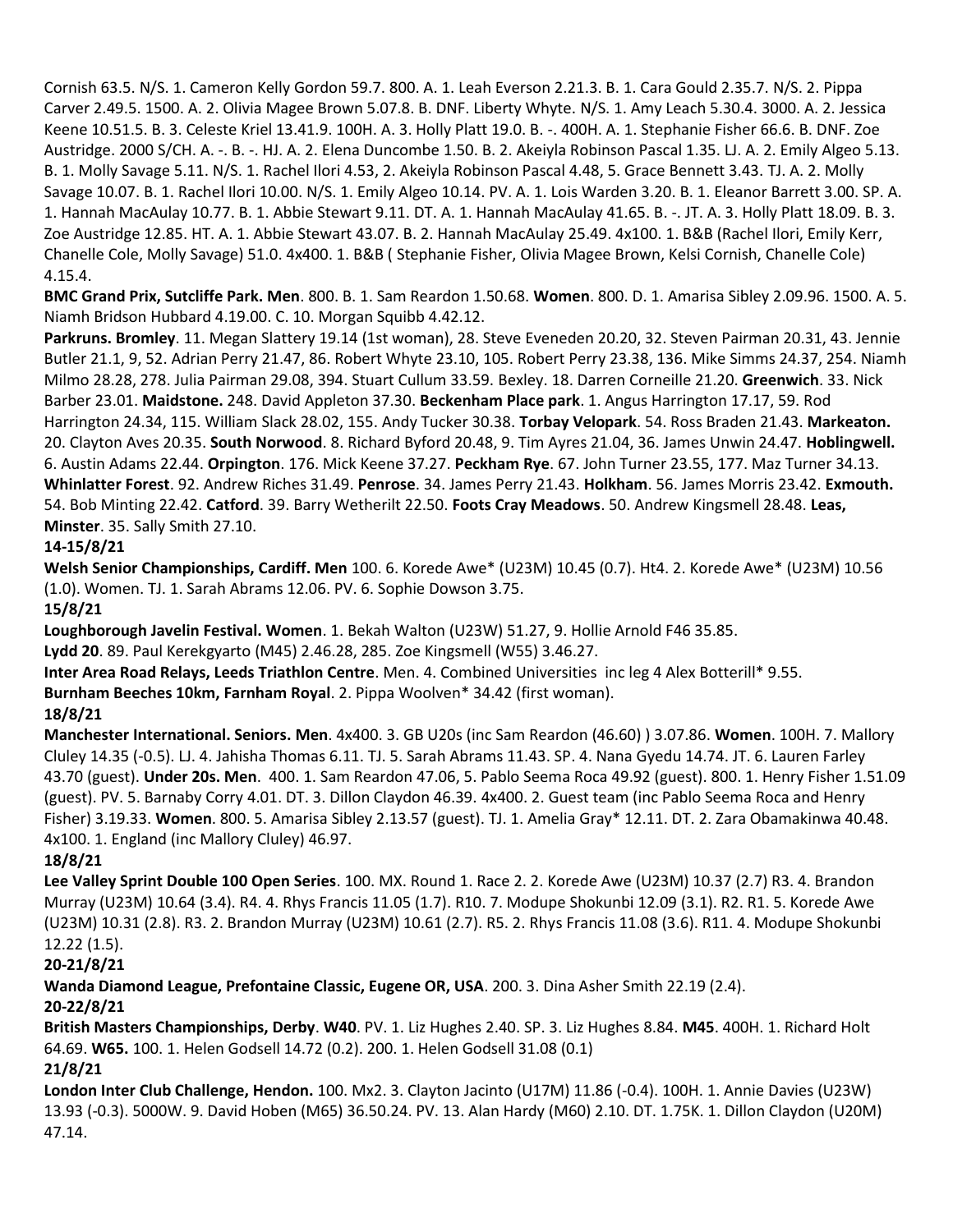**Parkruns. Bromley**. 1. Roger Vilardell 17.13, 5. Pablo Seema Roca 18.06, 10. Millie Smith 19.14 (First woman), 34. Ted Marston 20.31, 37. Jason Meers 20.40, 39. Maria Salamanca 20.45, 41. Amy Leach 20.48, 56. Steven Pairman 21.49, 76. Robert Whyte 22.45, 94. Rod Harrington 23.26, 103. Lydia Marston 23.43, 114. Iain Swatton 24.12, 181. Jamie White 26.25, 188. Tim Ayres 26.37, 199. Emily Beckwith 26.56, 207. Stuart Cullum 27.06, 220. Graham Coates 27.30, 249. Julia Pairman 28.16, 373. Sally Smith 33.14. **Greenwich**. 100. Chris Pike 26.01, 106. Peter Hamilton 26.19. **Forest of Dean**. 11. Carole Coulon 19.40. **Beckenham Place park**. 16. Clayton Aves 20.45, 36. Charlie Hay 22.43, 62. Luigi Arcuri 24.41, 92. Nigel Wood 26.07, 132. Andy Tucker 28.58, 146. David Beadle 30.06, 242. William Slack 1.03.30. **Crystal Palace**. 58. Glen Read 23.37. **South Norwood**. 61. Zoe Kingsmell 27.04, 76. Andrew Kingsmell 28.29. **Riddlesdown**. 21. Steve Evenden 22.21. **Orpington.** 4. Jessica Keene 21.06, 8. Austin Adams 22.28, 47. Dave Leal 28.15, 132. Mick Keene 37.41. **Homewood**. 2. Ross Braden 19.08. **Southwark**. 153. Keith Ewing 26.16. **Peckham Rye**. 59. James Morris 23.38, 189. Maz Turner 33.29. **Woking**. 26. Adrian Perry 21.15. **Whinlatter Forest**. 67. Andrew Riches 31.07. **Dartford**. 35. John Turner 24.56. **Exmouth**. 73. Bob Minting 22.59.

## **21-22/8/21**

**South Of England Under 17, Under 15 and Under 13 Championships, Kingston. Under 17 Men**. 6. Verrel Charles 11.06 (- 0.1). SF1. 7. Issah Abdulkarim 11.51 (0.3). SF2. 3. Verrel Charles 11.16 (1.2). Ht1. 2. Verrel Charles 11.36 (0.6). Ht3. 4. Issah Abdulkarim 11.54 (0.7). 400. 4. Nathan Firla 50.89. Ht1. 1. Nathan Firla 51.73. 1500. 15. James Barnes 4.28.31. 3000 Walk. 1. Jonathan Ellerton 17.47.11. PV. 5. Oscar Witcombe 3.60. SP. 4. Max Devon Lowe 12.66. DT. 3. Brydon Duncan 45.63. JT. 8. Nathan Firla 36.78. **Under 17 Women**. 100. 1. Tyra Khambai-Annan 12.36 (-1.5). Ht1. 1. Tyra Khambai-Annan 12.70 (-1.6). 400. 1. Amarisa Sibley 56.96, 4. Gabriella Martin 59.26. 800. 6. Liberty Whyte 2.32.99. 1500. Ht1. 9. Olivia Magee Brown 5.12.78. Ht2. 7. Hannah Clark 5.16.05. 3000 Walk. 2. Abigail Smith 16.34.84. SP. 1. Cleo Agyepong 15.59 **(Championship Best Performance**). DT. 6. Chanelle Ohemeng-Mensah 29.97. HT. 4. Gypsy Nash 41.70. **Under 15 Boys**. 300. 2. Marley Byfield 39.23. Ht2. 2. Marley Byfield 40.14. 800. Ht2. 7. Hendri Verster 2.17.34. PV. 1. Finn Kitteridge 3.00. JT. 9. Max Kennedy 39.35, 11. Ellis Ibrahim 39.12. HT. 4. Max Kennedy 23.00. **Under 15 Girls**. 300. 5. Alyssa Firla 43.84. Ht2. 3. Alyssa Firla 44.67. 800. 8. Tallulah Ndikanwa 2.30.34. Ht3. 2. Tallulah Ndikanwu 2.24.37. 1500. 9. Megan Barlow 4.54.79. Ht2. 5. Megan Barlow 4.53.7, 7. Lydia Witcombe 5.03.1. 75H. 3. Daisy Snell 11.48 (0.8). Ht1. 1. Daisy Snell 11.53 (0.4), 6. Alyssa Firla 12.35. HJ. 4. Megan Barlow 1.50. LJ. 1. Daisy Snell 5.54. PV. NM Lydia Witcombe. SP. 11. Alyssa Firla 8.06. DT. 6. Erin Simpson 25.03. JT. 7. Erin Simpson 23.77. **Under 13 Boys**. 800. 2. Joseph Scanes 2.11.96. Ht2. 1. Joseph Scanes 2.17.95. Ht3. 4. Ben O Grady 2.32.74. 75H. 2. Jamie Ellerton 12.77 (-1.4), 3. Joshua Dako 13.17. HJ. 2. Joshua Dako 1.46. LJ. 5. Joshua Dako 4.67, 7. Jamie Ellerton 4.30. **Under 13 Girls**. 800. Ht1. 7. Beth Regan 2.46.24. Ht2. 4. Luciana Smith 2.28.13. Ht3. 4. Charlotte Bloodworth 2.31.69. 70H. 6. Charlotte Bloodworth 12.83.

#### **22/8/21**

**The Vitality Big Half Marathon, London**. 4. Phil Sesemann\* 62.47, 343. Joshua Dowling 1.21.17 (1.21.38), 794. Steve Evenden (M40) 1.28.00 (1.30.13), 860. Tim Ayres 1.28.48 (1.29.24), 1176. Steve Pairman (M55) 1.32.23 (1.33.47), 1259. Richard Byford 1.33.13 (1.33.49), 2812. Barry Wetherilt (M65) 1.46.13 (1.55.15), 2972. Nigel Bewsher (M45) 1.47.25 (2.17.54)

**Festival Of Miles inc TVH Open Meeting, Wormwood Scrubs**. Womens Mile. 1. Niamh Bridson Hubbard 4.42.34. 800. MX2. 5. Pierre Guillaume 2.09.31, 6. Jasper Brooks (U15B) 2.11.16. MX3. 3. Hendri Verster (U15B) 2.20.20. MX4. 1. Lara Mannes (U17W) 2.18.30, 5. Naimah Mossi (U13G) 2.31.70.

**CAS Meeting International, Schifflange, Luxembourg**. LJ. 2. Jahisha Thomas 6.30.

**Thorpe and Egham 10km**. 11. Francois Bernier 40.34.

**24/8/21**

**BMC Gold Standard Races, Stretford**. 1500. A. 7. Alex Botterill\* 3.47.94.

**25/8/21**

**Watford Open Meeting**. 1500. MX3. 7. Olivia Magee Brown (U17W) 5.07.54. MX10. 9. Niamh Bridson Hubbard 4.15.41. **27/8/21**

**Serpentine Last Friday Of The Month 5km**. 3. Robert Perry (U23M) 16.30, 52. Adrian Perry (M60) 20.59. **28/8/21**

**Wanda Diamond League, Paris**. 100. 3. Dina Asher Smith 11.06 (1.3).

**National Athletics League Premier Division London South, Eton**. **Men**. 100. A. 4. Michael Damoah 11.26 (-0.8). B. 2. Michael Uzozie 11.31 (-1.5). N/S B. 2. Chizute Ogbedeh 11.31 (-1.5). 200. A. 4. Chizute Ogbedeh 22.75 (-1.9). B. 3. Bailey Stickings 22.17 (0.3). N/S. 3. Michael Uzozie 22.72. 400. A. 2. Dan Putnam 47.30. B. 3. Nathan Firla 52.65. 800. A. 1. Sam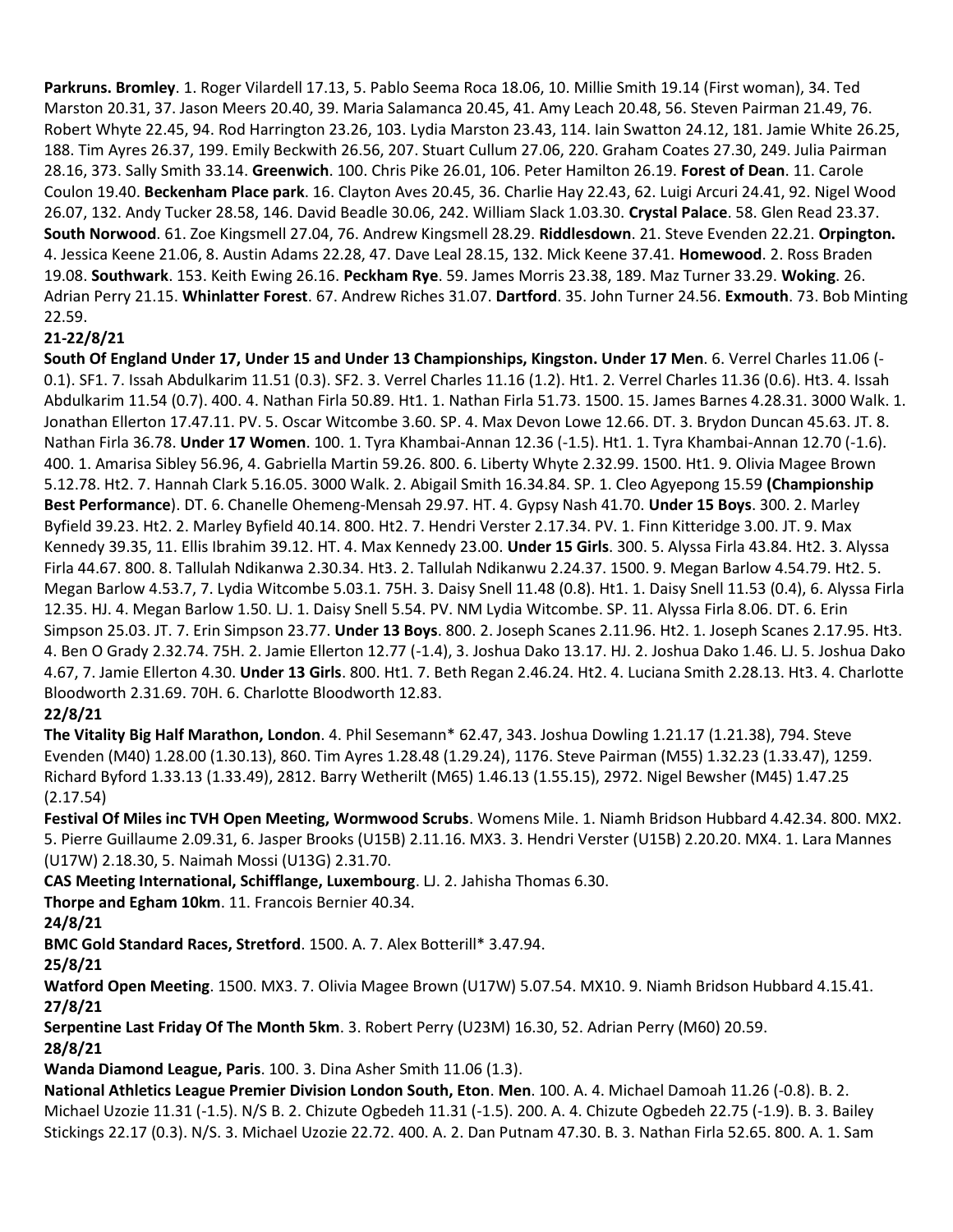Reardon 1.55.16. B. 1. Callum Parker 1.55.60. 1500. A. 1. Angus Harrington 3.58.91. B. 2. Tom Brash 4.05.87. 5000. A. 3. Martin Richardson 16.32.49. B. 2. Joshua Dowling 17.56.20. 110H. A. -. B. -. 400H. A. 3. Bailey Stickings 52.55. B. 2. Coleman Corry 58.01. 3000s/c. A. -. B. -. HJ. A. -. B. -. LJ. A. 3. Harrison Thorne 6.49 (0.5). B. 1. Toby Dronfield 6.44. TJ. A. 1. Toby Dronfield 13.60. B. 2. Patrick Apantaku 10.99. PV. A. 1. Barnaby Corry 4.10. B. -. SP. A. 3. Dele Aladese 11.59. B. 2. Patrick Apantaku 10.89. DT. A. 1. Dele Aladese 47.64. B. 1. Dillon Claydon 41.66. JT. A. 3. Angus Harrington 51.38. B. 1. Harrison Thorne 38.64. HT. A. 4. Charlie Short 37.75. B.4. Coleman Corry 11.72. 4x100. 1. B&B (Chizute Ogbedeh, Michael Damoah, Michael Uzozie, Dan Putnam) 42.92. 4x400. 2. B&B (Bailey Stickings, Sam Reardon, Dan Putnam, Nathan Firla) 3.14.92. **Women**. 100. A. 2. Annie Davies 12.29. (-2.1). B. 1. Tianna Haynes 12.41 (-2.2). 200. A. 3. Tianna Haynes 25.47 (-1.4). B. 4. Achieng Oneko 27.08 (-1.4). 400. A. 3. Amarisa Sibley 57.93. B. 2. Stephane Fisher 60.87. 800. A. 1. Niamh Bridson Hubbard 2.12.54. B. 2. Kelsi Cornish 2.26.35. 1500. A. 1. Niamh Bridson Hubbard 4.34.78. B. 2. Kelsi Cornish 5.09.95. 3000. A. 2. Niamh Bridson Hubbard 9.39.60. B. -. 100H. A. 1. Annie Davies 13.55 (-1.2). B. -. 400H. A. 3. Alex Hill 61.79. B. -. 2000s/c. A. 1. Morgan Squibb 7.01.14. B. 2. Ailhbe Barnes 7.39.70. HJ. A. 3. Deborah Martin 1.65. B. ? LJ. A. 3. Rachel Ilori 4.77. B. -. TJ. A. 2. Rachel Ilori 10.18. B. -. PV. A. 1. Sophie Dowson 3.70. B. -. SP. A. 2. Hannah MacAulay 11.45. B. 2. Chimdi Okpalauko 10.24. DT. A. 2. Zara Obamakinwa 49.05. B. 2. Hannah MacAulay 42.89. N/S Chimdi Okpalauko 33.79. JT. A. 3. Hannah MacAulay 14.34. B. -. HT. A. 2. Hannah MacAulay 25.84. B. -. 4X100. 1. B&B (Annie Davies, Tianna Haynes, Achieng Oneko, Stephanie Fisher) 48.46. 4x400. 2. B&B (Stephanie Fisher, Amarisa Sibley, Kelsi Cornish, Niamh Bridson Hubbard) 4.02.81. Match Result\*. 1. Thames Valley Harriers 523.9, 2. Blackheath & Bromley 383.5, 3. Windsor Slough Eton & Hounslow 381.7, 4. Southampton AC. 151.2. \* Note these points scores may not be correct as they from a results sheet that did not include the womens high jump. Also some names do not match the results sheet.

**Parkruns. Bromley**. 1. Georges Vacharopoulos 17.07, 3. Thomas Sugden 17.30, 13. Millie Smith 18.54 (First woman), 37. Steve Pairman 20.24, 45. Maria Salamanca 20.53, 50. Roger Vilardell 21.12, 64. Austin Adams 21.39, 68. Adrian Perry 21.52, 73. Jason Meers 22.01, 86. Robert Whyte 22.25, 122. James Unwin 23.56, 123. Iain Swatton 23.57, 149. Stuart Cullum 24.32, 150. Glen Read 24.34, 237. Julia Pairman 27.01, 266. Graham Coates 27.36, 282. Sally Smith 27.59, 320. Bernard Wilson 28.58, 324. Emily Beckwith 29.09. **Greenwich**. 88. Chris Pike 25.37. **Beckenham Place park**. 11. Clayton Aves 20.16, 44. Luigi Arcuri 23.48, 75. Rod Harrington 25.00, 82. Nigel Wood 25.17, 127. David Beadle 28.07, 137. William Slack 28.34. **Lloyd park.** 16. Jennie Butler 21.53. **Worcester Pitchcroft**. 25. Mick Jones 20.46. **Poole**. 204. Peter Hamilton 23.10. **Hoblingwell**. 6. Charli Hay 23.31. **Dulwich**. 8. Fintan Parkinson 16.43, 19. Tony Crowder 17.47. Bryn Bach. 23. James Perry 20.50. **Orpington**. 6. Alessio Tutt 19.06, 135. Karen Desborough 32.17. **Tonbridge**. 96. Mark Ellison 23.47, 238. Anne Cilia 27.32. **Lanhydrock**. 165. Niamh Milmo 31.00. Keswick. 114. Andrew Riches 25.49. **Peckham Rye**. 38. James Morris 22.16, 164. Maz Turner 34.09. **Lullingstone.** 1. Ben Cockburn 18.32. **Belton House**. 22. Robert Perry 20.53. **Exmouth.** 80. Bob Minting 22.27. **Catford**. 36. Barry Wetherilt 22.23, 192. Andrew Lawes 42.58. **Severn Bridge**. 101. Andrew Kingsmell 26.50, 112. Zoe Kingsmell 27.13. **The Leas, Minster**. 1. Blair Wilson 18.34.

#### **29/8/21**

**Antrim Coast Half Marathon, Larne.** 27. Ross Braden 67.14 (66.51), 36. Rose Harvey\* 70.29 (70.28). **Athletics Norfolk County Champs. Senior Men**. 200. 1. Adam Herring 23.5 (3.1). 400. 3. Adam Herring 53.9. **29-30/8/21**

#### **Hampshire Championships, Portsmouth. Under 17 Women**. TJ. 1. Amelia Gray\* 11.84. **30/8/21**

**Tonbridge Open Meeting**. (Full results not yet available). 100. MX2. 2. Mariana Caceres (U13G) 15.17 (-0.2). MX3. 6. Oscar Sadowski (U13B) 15.04 (0.8). MX4. 1. Jonathan Ellerton (U17M) 13.26 (-0.3), 2. Matthew Ellerton (M45) 14.13, 4. Troy Ogedengbe (U13B) 14.36. MX5. 4. Jonathan Ekpo (U13B) 14.52 (0.1). MX6. 4. Jamie Ellerton (U13B) 14.25 (0.5). MX8. 2. Alexander Morrell (U15B) 12.55 (0.7). MX9. 1. Nathan Firla (U17M) 11.96, 4. Jadon Ekpo (U15B) 12.34. 200. MX1. 2. Mariana Caceres (U13G) 31.96 (0.5). MX2. 2. Jonathan Ekpo (U13B) 30.84 (-0.2), 5. Raphaella Lancaster (U20W) 37.18. MX3. 2. Troy Ogedengbe (U13B) 29.18 (0.0). MX7. 3. Alexander Morrell (U15) 25.58, 4. Christopher Barrett (U17M) 25.59. 200. MX8. 2. Nathan Firla (U17M) 23.71. 300. MX2. 2. Gabriella Martin (u17w) 42.98, 3. Alyssa Firla (U15G) 43.68, 4. Tallulah Ndikanwu (U15G) 44.17. 400. MX3. 3. James Naylor (U23M) 52.95, 5. Matthew Smith (U17M) 53.92, 6. Christopher Barrett (U17M) 57.88. 800. MX1. 4. Sophie Fleming (U13G) 2.48.99. MX2. 3. Abbie Lee (U13G) 2.47.72, 5. Jodie Self\* (U17W) 2.48.16, 6. Francesca Newman (U13G) 2.49.29, 7. Mariana Caceres (U13G) 2.51.53. MX3. 1. Eva Chambers (U15G) 2.40.75, 3. Pippa Carver (U17W) 2.44.06, 4. Samuel Barlow (U13B) 2.44.10, 6. Sophie Lee (U17W) 2.48.81. MX4. 1. Daisy Snell (U15G) 2.28.08, 3. Henry Newman (U15B) 2.37.18, 6. Kyla Dervish (U15G) 2.42.18. MX5. 3. Lydia Witcombe (U15G) 2.27.56, 4. Andre Verster (M45) 2.27.57. MX6. 3. Franco Hillier (U15B) 2.21.36, 4. Megan Barlow (U15G) 2.22.25., 6. Olivia Magee Brown (U17W)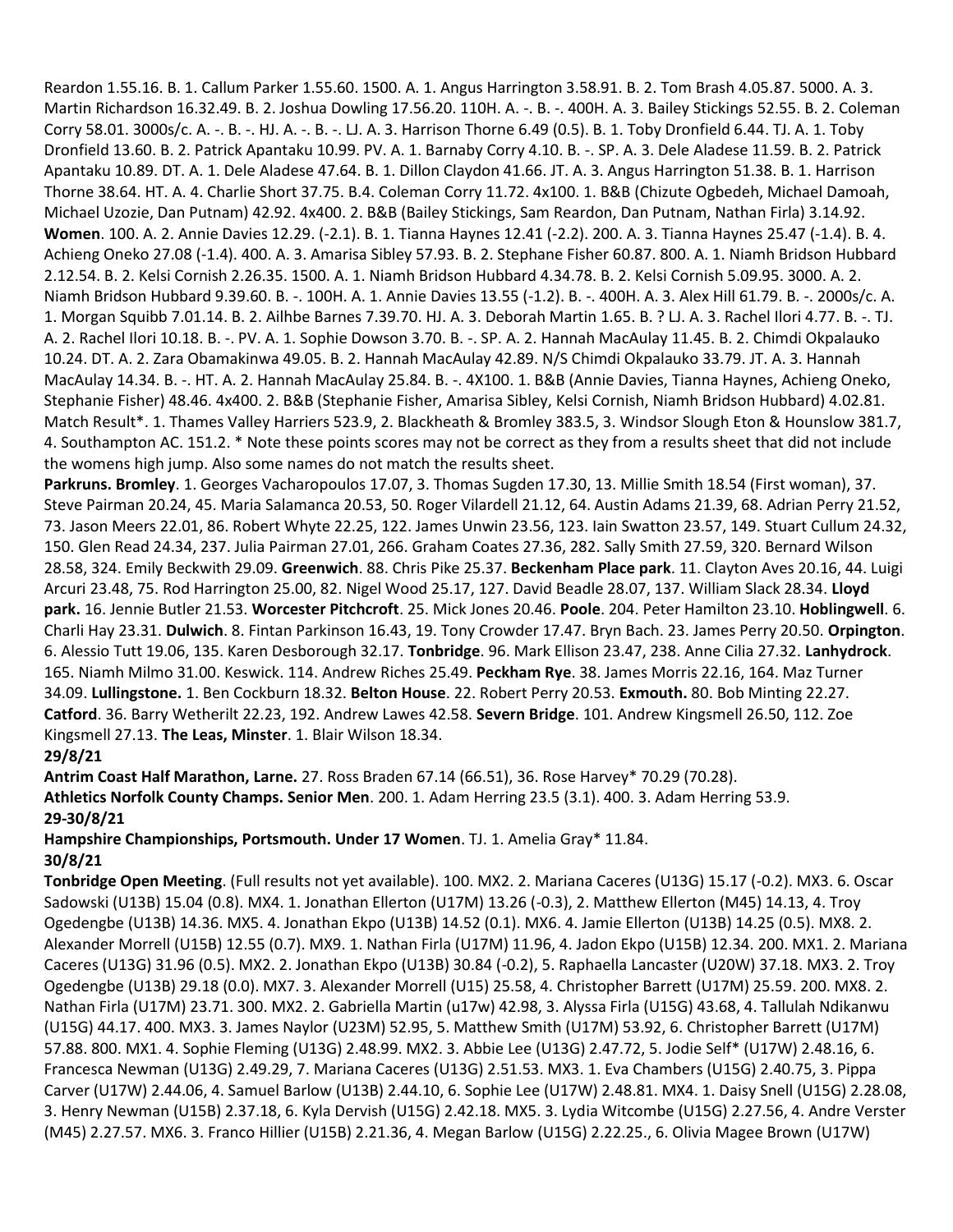2.24.20. MX7. 5. Hendri Verster (U15B) 2.14.68. 1500. MX2. 4. Luciana Smith (U13G) 4.58.91, 9. Liberty Whyte (U17W) 5.07.84. 3000. MX1. 10. Isla Spink (U15G) 11.25.28. 75H. U13B. 1. Jamie Ellerton 12.97. 75H U15G. 1. Alyssa Firla 12.41 (- 0.4). HJ. 3. Nathan Firla (U17M) 1.65, 7. Alyssa Firla (U15G) 1.35. PV. 5. Lydia Witcombe (U15G) 2.00. SP. 5K. 2. Nathan Firla (U17M) 9.61. SP. 4K. 2. Max Kennedy (U15B) 9.36. SP. 3K. 6. Rory Witcombe 5.64. DT. 1.75. 1. Dillon Claydon 46.05. JT. 600g. 1. Max Kennedy (U15B) 36.14.

**Be Fit Today Track Academy Open Series, Dagenham**. 100. R1. R5. 3. Issah Adbulkarim (U17M) 11.59 (-0.3). R15. 1. Korede Awe\* (U23M) 10.42 (0.7). R2 R7. 7. Issah Abdulkarim 11.79 (-1.3). R15. 4. Korede Awe\* 10.42 (0.1). 150. 1. Dan Putnam 16.22 (-2.3). 400. MX4. 1. Dan Putnam 47.08.

**Crawley AC Open Graded Meeting**. 100. MX2. 1. David Ikuesan (U15B) 12.16 (2.5). MX6. 8. Charlotte Hosp (U17W) 14.90 (0.8).

**Middlesex County Championships, Lee Valley. Senior Men**. 400. 7. Pierre Guillame 57.06. **Under 17 Men**. 100. 1. Verrel Charles 10.95 (3.2). **Under 17 Women**. 100. 1. Tyra Khambai-Annan 12.04 (2.0). 200. 1. Tyra Khambai-Annan 25.46 (2.7). **Canterbury Half Marathon**. 212. David Leal 2.10.46 (2.10.18).

#### **31/8/21**

**BMC Regional Races and Exeter Harriers Open Meeting**. BMC. 800. Race C. 9. Bob Minting M70 2.44.76 **(CLUB M70 RECORD)**. 200. Race 8. 3. Bob Minting M70 33.26 **(CLUB M70 RECORD**).

#### **100 years ago in August 1921**

The second annual championship meeting of the K.C.A.A.A. was held at the Kidbrook R.A.F. Ground on Saturday Aug 21<sup>st</sup>. Result. 1. Kent AC, 2. Herne Hill Harriers (holders), 3. Rochester AC, 4. Sevenoaks AC, 5. Blackheath Harriers, 6. Woolwich Polytechnic A.C.

# Secretarial.

ALL members will have noticed, from time to time, the remarks which have appeared in the GAZETTE anent the advisability of new surroundings for our Saturday runs during the winter months. This problem has been<br>before the executive for some considerable time, and many places have come under consideration, as it was felt that on this selection hung the<br>whole probability which was felt that on this selection hung the whole prospect of the Club in the future. In this connection, it became quite obvious last cross-country season that the Blackheath district no longer possessed those attributes which are so essential to the well-being of our branch of athletics, and that many more seasons there would see us in danger of strangulation. Regretfully, because of old ties and<br>tradition, the Committee decided to look further afield for our Saturday<br>surrounding surroundings, but with the consolation that we need not break away surfoundings, but with the consolation that we need not break away<br>altogether, as we could still keep to our old and familiar haunts for the<br>Wednesday evenings. The final selection fell on the Railway Hotel,<br>West Wickham, evidence of his desire to do all in his power to ensure the creature-comforts of our members for the future. Though the club-room which we shall use there is not quite so large as we have been used to, there is a large adjunct to the main building which our new landlord will keep available for our bigger musters; and it now remains for all 'Heathens to help to make this experiment successful by continuous and energetic support at all meetings, and by being always on the alert to introduce fresh blood into the Club in order that we may soon recover from the setback caused mainly by the depletion in our ranks by the war which took so many of our best from us, and return to, and possibly surpass, our position in the athletic world, of which we have been so proud in the past. Let us start our new lease of life by being flooded with new members !

> F. L. GILBERT. Hon Secretary.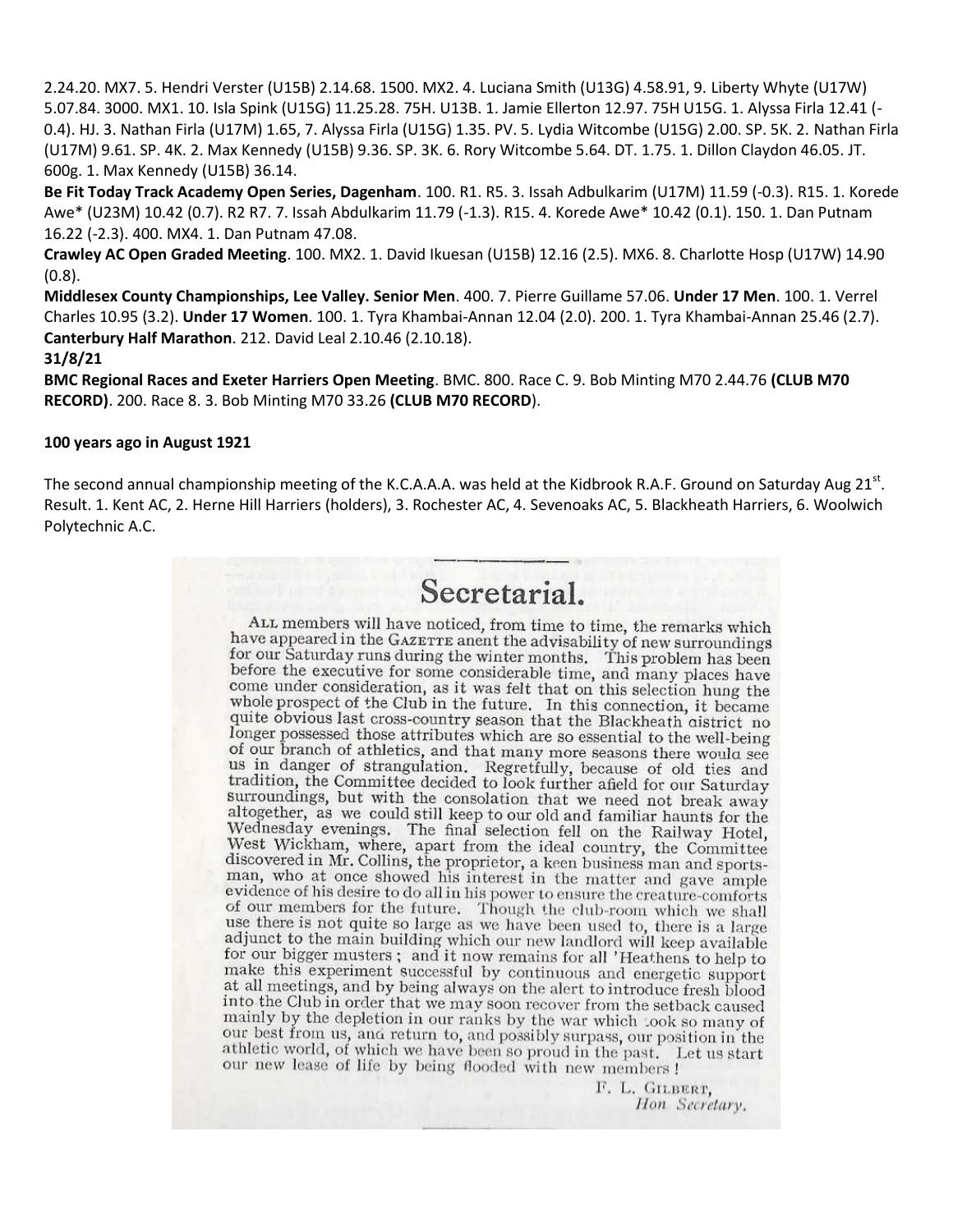#### **75 years ago in August 1946**.

Sydney Wooderson wins the European Championships 5000 metres in Oslo. It is a new UK Record of 14.08.6 and the second fastest time ever. Afterwards he announces it will be his last International race.

#### EUROPEAN GAMES IN OSLO.

We are sure all members will be most interested to read the following account written for them by<br>S. C. Wooderson. It deals with perhaps his greatest  $face - Ed.1$ 

THE Press, and numerous well-wishers, gave us a good send-off when we left King's Cross on Saturday. August 17, for Newcastle, on our way to Oslo for the<br>European Games. Arriving on board the Norwegianline ship during the afternoon, we commenced a very enjoyable sea trip. The sea was smooth, and leaving enjoyable sea trip, the sea was smooth, and leaving<br>the cold, wet English weather behind, it was soon<br>warm and sunny, so that all day on Sunday most of<br>the team were sun-bathing on deck. The food on<br>board was exceptionally and I am afraid that at least one of the officials felt the effects of a very hearty dinner on Saturday evening.

Early on Monday morning we watched the approaching coast of Norway as we sailed up the beautiful fjord to Oslo. Here we were met by the Press and space to Osio. Here we were met by the Press and<br>some of the A.A.A. officials who had arrived ahead<br>of us by plane. A short bus-ride brought us to the<br>ex-army camp which had been provided to house the<br>comportions from all examy camp which had been provided to house the<br>competitors from all the European countries. We<br>were in a three-roomed hut which, though a little rough, had the advantage of keeping the team together, couply, and thus we got to know each other well during the<br>and thus we got to know each other well during the<br>week we stayed there. There was a large canteen<br>which had separate tables for each team, above which were displayed the different National flags. Food was plentiful, with any amount of butter and milk, but this was only a special concession to the teams, for food is very short over in Norway. Each country paid a certain amount for its keep in the camp, but Denmark paid her share in eggs for the competitors; so we eagerly awaited the arrival of the Danish team with their precious cargo!

Later on the day of our arrival we drove to the nearby Jordal track to loosen up after the journey.<br>Here again the teams mixed together, and it was most interesting and instructive to watch them all at work, and to note their different training methods. None of us did very much the first day, and I had an easy<br>three miles which I repeated on Tuesday, feeling quite fit enough without doing any hard training. Of the others, it is interesting to note that Tom White did his fastest ever 660 yards by several seconds whilst training at Jordal, which illustrates well the faster conditions prevailing over there, and foreshadowed his fine run in the final of the 800 metres, which seemed to have given him the necessary confidence which he previously lacked.

On Wednesday most of the team rested, and we went on a sight-seeing tour of Oslo and the surrounding board on a signa-seeing tour of Osio and the surrounding<br>country. We went up into the lovely pine-clad hills<br>which tower over the town, and had a fine view of the famous Holmen Ski Jump. We also saw some very interesting old Viking ships.

The Opening Ceremony of the Games at 5 p.m. on Thursday was most impressive. The Stadium, holding 1103814y was most impressive. The stadium, holding<br>30,000, was packed, and many more listened to the<br>events outside, for it was arranged to relay the results to those not lucky enough to get in. After the march around the Stadium, King Haakon took the salute, and the band played the very lovely Norwegian<br>National Anthem. Incidentally, ours was the only team which had not been provided with a proper outfit—even the Poles and Italians had magnificent training soits.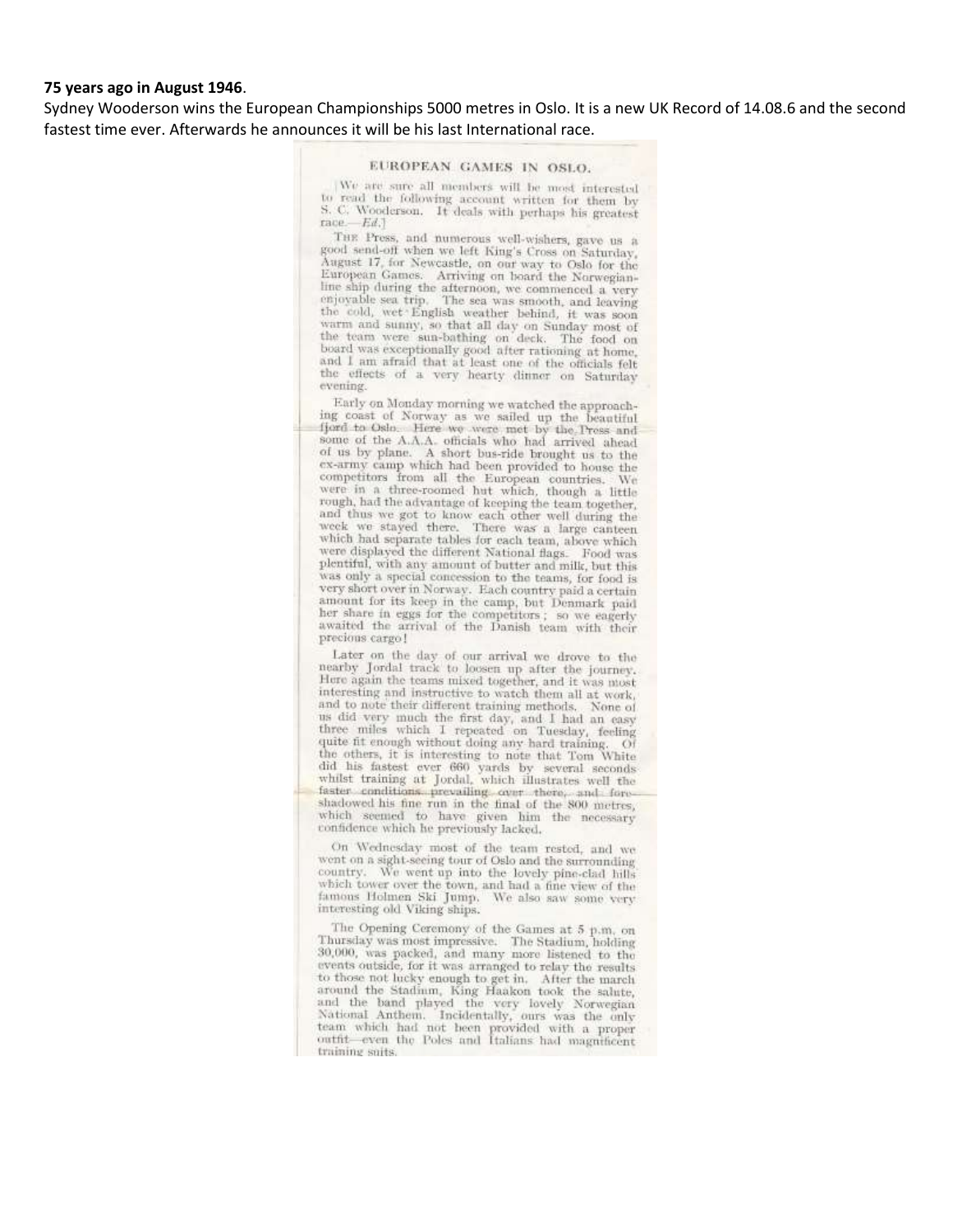The Meeting, made late by the parade, unfortunately continued to lag behind until, with darkness approaching, an incredible scene was witnessed in the Stadium. For Heino was just completing his amazing 10,000 metres, when into the Stadium came the Marathon winner, running the reverse way. The pandemonium<br>let loose was deafening, with some of the crowd<br>cheering Heino, and the rest for the winner of the<br>Marathon, and both barely discernible in the dusk. The distance of the Marathon, incidentally, was<br>afterwards stated to be only 25 miles, and apparently<br>was what they term a "short Marathon," which is quite commonly run on the Continent instead of the full distance.

Friday-Der Tag-as far as I was concerned: I had an early breakfast and a short stroll into the country. Back to a light lunch and a rest in the afternoon, before leaving just before five o'clock for the Stadium. There have been several accounts of the race so I will content myself with giving you a few of my impressions and feelings as it progressed.

I didn't feel particularly nervous, but of course<br>rather "strung up " as we waited on the starting line<br>for Rieff of Belgium, who arrived late. Actually,<br>Heino and myself were in the second row but we all got away to a good start, for Pujazon set a very fast pace from the "gun."

 $\,$  I had worked out a schedule based on  $14\,$  mins.  $10$  sec. for the  $5,\!000$  metres, and I reckoned that this would be about the time in which the race would be won. Jack Crump was to give me the tip on each lap, as to whether I was up or down on this schedule.<br>Unfortunately, although he shouted, I heard absolutely nothing from start to finish, owing to the cheering of<br>the crowd-one of the most enthusiastic I have ever the crowd—one of the most enthusiastic I have ever<br>heard. I knew, however, that the pace was fast and<br>others of lwas content to lay well back whilst some of the<br>others fought out the lead. The pace slowed per-<br>ceptibly on ne mane must control in an endeavour to kill my sprint,<br>and I must admit that he made it uncomfortable<br>enough for a while! I decided to go at 250 yards<br>from the finish and, easing slightly on the bend because of the long finishing straight, I went flat out for the tape, having no idea how near the others were behind me.

There was a lot of talk in the English papers about a black-out. I admit that I was exhausted momentarily, for it was the toughest race, both physically and mentally, in which I had competed, for throughout it was a battle of wits-having to keep an eye on, not only one, but six opponents, all of whom were capable of winning the race. But after a few minutes I was back to normal.

That same evening Archer ran a great race to win<br>the 100 metres final, showing great dash and style.<br>He was quite obviously tired for the 200 metres the next day, and I could see him wobble as he came down<br>the straight in the final of the longer distance. Alan Paterson had done so well this season that it was naturally a great disappointment to him when he just failed to win the High Jump for us. But his jump of  $6 \text{ ft}$ ,  $5\frac{1}{4}$  ins, was magnificent, especially when The considers the great strain involved for one of his age, for the event took nearly  $2\frac{1}{2}$  hours to be decided.<br>It was gratifying to note that, whilst the walkers of other countries were being pulled out wholesale f

our two representatives. Forbes and Megnin, took second and third places in the 50 kms, walk, leaving the second and untu places in the ou stos. was, reaving and<br>judges in no doubt of the fairmess of their walking. Al-<br>though there was only a small team sent for the<br>Womens' Events, Mrs. Jordan ran remarkably well to<br>come secon and we also had another finalist in the 100 metres.

The final day of the Games was, from a British stand-point, slightly disappointing. Douglas Wilson, despite doing a very fast time, only managed to finish fifth in the 1,500 metres final; but it was a fine run for he has been far from fit this season. There was a good chance of a victory in the 1,600 metres relay, but, despite a magnificent fighting finish by our team, captain, Bill Roberts, we lost it by less than two yards.

Taken all round the team put up a most creditable performance, and fully contributed their share of<br>good will shown by all the competing Nations through-<br>out the week. We were all sorry to split up on Monday, when some left to compete in Bergen and others in Sweden. I flew back to London and arrived at Northolt in the evening, after the most enjoyable trip I have ever spent abroad, helped to a great extent by the company of a really first-rate lot of fellows.

(S. C. Wooderson's time for the 5,000 metres was 14 min. 8.6 sec., which has only been beaten by G. Haegg and is nearly 14 seconds better than the present Olympic record.)

#### CALLING ALL ARTISTES.

WILL any member who can do anything whatever to entertain, no matter what it be-singing, dancing, miming, sketching, story-telling, or even standing on your head making funny noises, please inform the Entertainments Secretary immediately.

We don't care what you do but we must have a larger selection of Artistes for our Smoking Concerts to improve the balance of the programmes.

Anybody particularly interested in short sketches will be especially welcome.

Please write to F. J. Pearce, 8 Cudham Park Road, Cudham, Sevenoaks, Kent.

#### OCTOBER 1.

No, this paragraph is not out of date, it refers to the date your 1946-47 subscription became due. The Hon. Treasurer noted that all who paid on the afternoon of September 28 offered a guinea, apparently<br>having little doubt of the outcome of the General<br>Meeting. The Hon. Treasurer, need we say, took the guinea and he will be only too happy to take one from<br>you, too. It will save an awful lot of trouble if we don't have to remind you again, besides bis dat qui cito dat.

#### **CLUB** TIES

Members can obtain these now by writing or calling on MESSRS. R. J. BRYANT, LTD., 59, HIGH STREET, WEST WICKHAM, KENT, who has an ample stock of Club Ties.

> Ties 5/6 each (one coupon)

Postage 3d.

70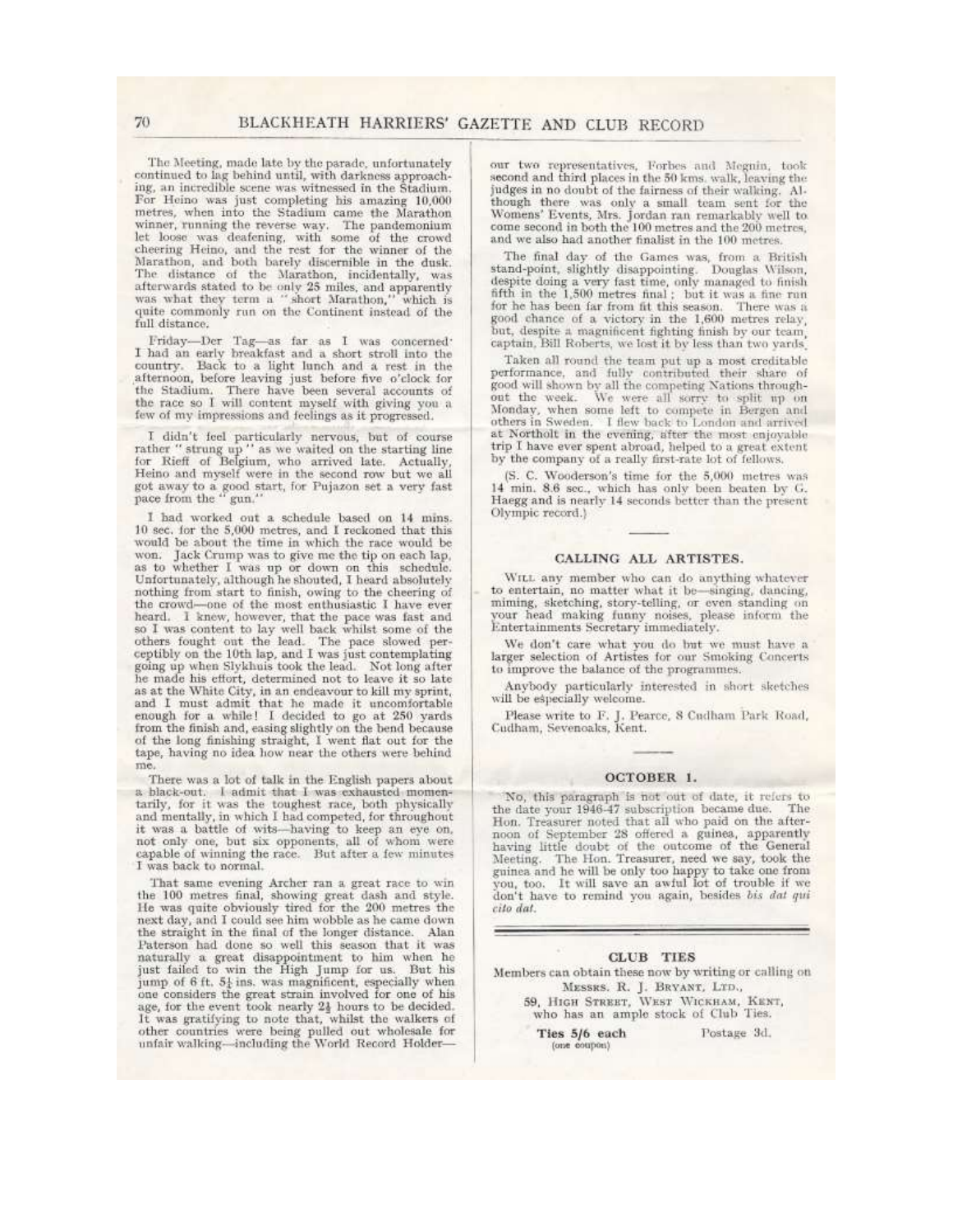The following weekend is Wooderson's last track race at the Club's Open Meeting at Motspur Park. He runs the in the two mile team race with the aim of breaking the British record of 9.03.4. He is on schedule but on the sixth lap the injury he has been nursing flares up. He finishes the race in 9.12.8. He could have dropped out but it is a team race. He wins the race and Blackheath win the team.

> A mightly round of applause greeted Wooderson's appearance for the pièce de résistance, and there seemed just a chance that conditions would improve sufficiently to allow this mighty atom to make his curtain in a manner appropriate to the brilliance of his career. The rain had stopped and the sun came out in a broken sky; the wind gauge (something novel in the writer's experience) indicated a diminution in the procession of minor cyclones which had passed over the arena : the track though very heavy no longer looked waterlogged.

> There was little fuss or delay about the start, and the field was away in a fierce dash for the first corner. Wooderson was on the inside berth but he appeared to be third or fourth at the first corner. He was, however, clear of his field before he entered the back

straight and thenceforward there was only one man in the race. The first lap was run in 61 sec., the half-<br>mile in 2.10,  $\frac{3}{4}$ -mile in 3.19 and the mile in 4 26.6. Wooderson, although he looked appreciably thinner than usual, showed no other sign of his tremendous race in the European Games when, for what must have been the first time in his career, he ran himself into a blackout. He continued with perfect rhythm<br>and undiminished drive to increase his lead during the 5th and 6th laps, but as he entered the latter I heard a gasp of consternation from a spectator at Figure 1 gasp of consternation from a spectator at the vas himping. And so round to the effect that he was limping. And so indeed he was, unmistakably. There is a phrase— I do not know whether it originated with the R.A.F. or rather a word of much meaning and it applied<br>here. "Panic" in this context implies a fairly general<br>here. "Panic" in this context implies a fairly general collapse of a sense of proportion all round; and a panic of this order ensued forthwith. Many among spectators and officials alike besought him to throw<br>in his hand. Wooderson one might almost say alone, but that would scarcely be just—kept his<br>head in the clamour if he even heard it, and kept on running to the end, lame but not entirely crippled, vinning by a huge margin in the superlative time<br>of 9 12.8. It was sad to see that beautiful flow<br>of movement go lame and those to whom record breaking has become a fetish wrote afterwards of a<br>tragedy." This, I venture to suggest, is no more<br>than simple noncome W<sub>n</sub> W<sub>n</sub> than simple nonsense. We should know what a tragedy is by this time of day in sober reality and to read the word in connection with an athletic event in 1946 tempts one to concur with the Psalmist who delighted not in any man's legs. And it was not really an inappropriate ending to a great athletic career, for in keeping on Wooderson was unquestionably influenced by his personal courage, which is worth many records, and his loyalty to his own team which was competing<br>in the event. In many ways this race had more dramatic fitness to the man concerned than any brilliant individual triumph could have provided. There is no further need, I think, to labour the moral. This ways to a  $+11$ 

#### **50 years ago in August 1971**

At the European Championships in Helsinki, John Watts throws 55.54 in the qualifying round but this is not far enough to make the final. At the end of the month he throws 55.54 for Great Britain in a match against West Germany at Crystal Palace.

Blackheath are relegated in the National League for the third year in a row. It was a tight match. "In the end we scraped home to third in the match itself but this was not good enough to settle our future in the division and our fate depended on